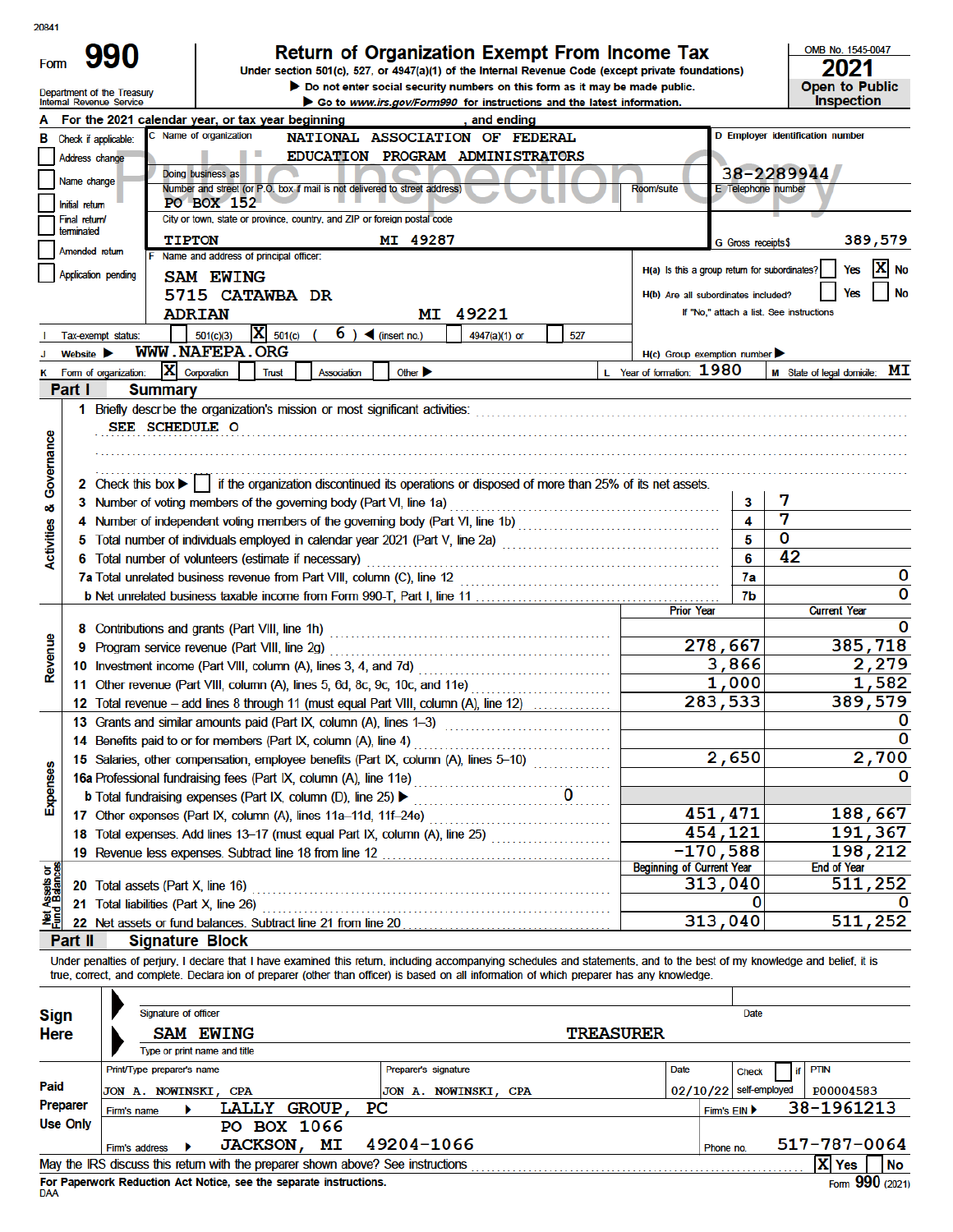| Part III         | Form 990 (2021) NATIONAL ASSOCIATION OF FEDERAL<br><b>Statement of Program Service Accomplishments</b>                                                                                            |                        |                                    | 38-2289944 |               | Page 2<br>$\overline{\mathbf{x}}$ |
|------------------|---------------------------------------------------------------------------------------------------------------------------------------------------------------------------------------------------|------------------------|------------------------------------|------------|---------------|-----------------------------------|
|                  | 1 Briefly describe the organization's mission:                                                                                                                                                    |                        |                                    |            |               |                                   |
|                  | SEE SCHEDULE O                                                                                                                                                                                    |                        |                                    |            |               |                                   |
|                  |                                                                                                                                                                                                   |                        |                                    |            |               |                                   |
| $\mathbf{2}$     | Did the organization undertake any significant program services during the year which were not listed on the<br>prior Form 990 or 990-EZ?<br>If "Yes," describe these new services on Schedule O. |                        |                                    |            |               | Yes $ \overline{X} $ No           |
| 3<br>services?   | Did the organization cease conducting, or make significant changes in how it conducts, any program<br>If "Yes," descr be these changes on Schedule O.                                             |                        |                                    |            |               | Yes $\overline{X}$ No             |
| 4                | Descr be the organization's program service accomplishments for each of its three largest program services, as measured by                                                                        |                        |                                    |            |               |                                   |
|                  | expenses. Section 501(c)(3) and 501(c)(4) organizations are required to report the amount of grants and allocations to others,                                                                    |                        |                                    |            |               |                                   |
|                  | the total expenses, and revenue, if any, for each program service reported.                                                                                                                       |                        |                                    |            |               |                                   |
| 4a (Code:        | ) (Expenses \$<br>TO INFORM AND EDUCATE MEMBERS OF NAFEPA CONCERNING THE IMPLEMENTATION AND<br>EVALUATION OF FEDERAL AND STATE EDUCATION PROGRAMS THROUGH THE USE OF                              |                        | $187$ , 023 including grants of \$ |            | ) (Revenue \$ | 385,718)                          |
|                  | WEBSITE AND OTHER COMMUNICATION METHODS.                                                                                                                                                          |                        |                                    |            |               |                                   |
|                  |                                                                                                                                                                                                   |                        |                                    |            |               |                                   |
|                  |                                                                                                                                                                                                   |                        |                                    |            |               |                                   |
|                  |                                                                                                                                                                                                   |                        |                                    |            |               |                                   |
|                  |                                                                                                                                                                                                   |                        |                                    |            |               |                                   |
|                  |                                                                                                                                                                                                   |                        |                                    |            |               |                                   |
|                  |                                                                                                                                                                                                   |                        |                                    |            |               |                                   |
|                  |                                                                                                                                                                                                   |                        |                                    |            |               |                                   |
|                  |                                                                                                                                                                                                   |                        |                                    |            |               |                                   |
| 4b (Code:        | $\sum_{i=1}^{n}$ (Expenses \$                                                                                                                                                                     |                        |                                    |            |               |                                   |
| N/A              |                                                                                                                                                                                                   |                        |                                    |            |               |                                   |
|                  |                                                                                                                                                                                                   |                        |                                    |            |               |                                   |
|                  |                                                                                                                                                                                                   |                        |                                    |            |               |                                   |
|                  |                                                                                                                                                                                                   |                        |                                    |            |               |                                   |
|                  |                                                                                                                                                                                                   |                        |                                    |            |               |                                   |
|                  |                                                                                                                                                                                                   |                        |                                    |            |               |                                   |
|                  |                                                                                                                                                                                                   |                        |                                    |            |               |                                   |
|                  |                                                                                                                                                                                                   |                        |                                    |            |               |                                   |
|                  |                                                                                                                                                                                                   |                        |                                    |            |               |                                   |
|                  |                                                                                                                                                                                                   |                        |                                    |            |               |                                   |
|                  |                                                                                                                                                                                                   |                        |                                    |            |               |                                   |
|                  |                                                                                                                                                                                                   |                        |                                    |            |               |                                   |
| 4c (Code:<br>N/A | ) (Expenses \$                                                                                                                                                                                    |                        | including grants of \$             |            | ) (Revenue \$ |                                   |
|                  |                                                                                                                                                                                                   |                        |                                    |            |               |                                   |
|                  |                                                                                                                                                                                                   |                        |                                    |            |               |                                   |
|                  |                                                                                                                                                                                                   |                        |                                    |            |               |                                   |
|                  |                                                                                                                                                                                                   |                        |                                    |            |               |                                   |
|                  |                                                                                                                                                                                                   |                        |                                    |            |               |                                   |
|                  |                                                                                                                                                                                                   |                        |                                    |            |               |                                   |
|                  |                                                                                                                                                                                                   |                        |                                    |            |               |                                   |
|                  |                                                                                                                                                                                                   |                        |                                    |            |               |                                   |
|                  |                                                                                                                                                                                                   |                        |                                    |            |               |                                   |
|                  |                                                                                                                                                                                                   |                        |                                    |            |               |                                   |
|                  | 4d Other program services (Describe on Schedule O.)                                                                                                                                               |                        |                                    |            |               |                                   |
| (Expenses \$     |                                                                                                                                                                                                   | including grants of \$ |                                    |            | (Revenue \$   |                                   |
|                  | 4e Total program service expenses u                                                                                                                                                               |                        |                                    |            |               |                                   |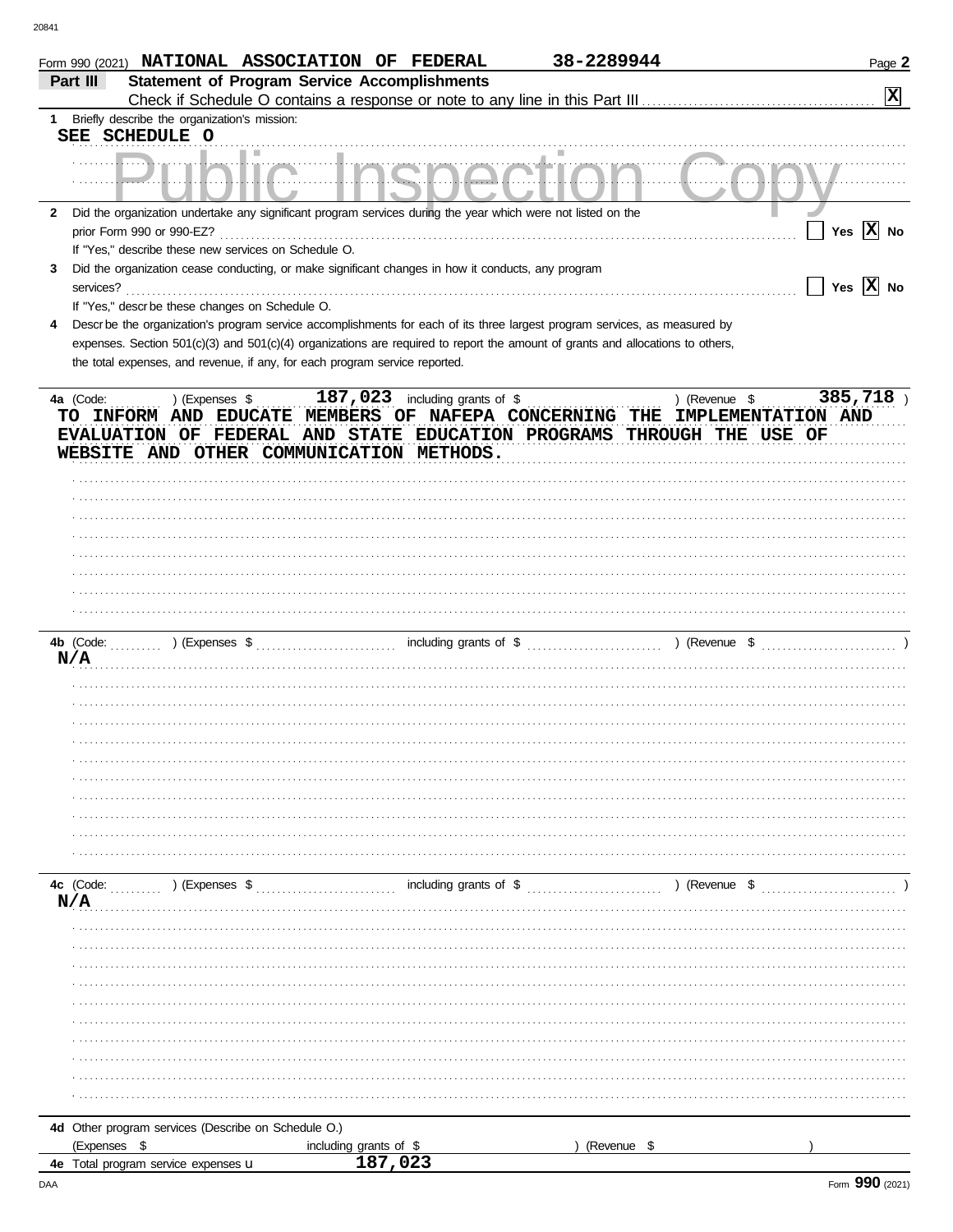### **Part IV Checklist of Required Schedules Form 990 (2021) NATIONAL ASSOCIATION OF FEDERAL 38-2289944** Page 3

| 38-2289944 |  |
|------------|--|
|------------|--|

|     |                                                                                                                         |                | Yes | No |
|-----|-------------------------------------------------------------------------------------------------------------------------|----------------|-----|----|
| 1   | Is the organization described in section $501(c)(3)$ or $4947(a)(1)$ (other than a private foundation)? If "Yes,"       |                |     |    |
|     | complete Schedule A                                                                                                     | 1              |     | X. |
| 2   | Is the organization required to complete Schedule B, Schedule of Contributors (see instructions)?                       | $\mathbf{2}$   |     | x  |
| 3   | Did the organization engage in direct or indirect political campaign activities on behalf of or in opposition to        |                |     |    |
|     | candidates for public office? If "Yes," complete Schedule C, Part I                                                     |                |     | X. |
| 4   | Section 501(c)(3) organizations. Did the organization engage in lobbying activities, or have a section 501(h)           |                |     |    |
|     |                                                                                                                         | 4              |     |    |
| 5   | Is the organization a section $501(c)(4)$ , $501(c)(5)$ , or $501(c)(6)$ organization that receives membership dues,    |                |     |    |
|     | assessments, or similar amounts as defined in Rev. Proc. 98-19? If "Yes," complete Schedule C, Part III                 | 5              |     | x  |
| 6   | Did the organization maintain any donor advised funds or any similar funds or accounts for which donors                 |                |     |    |
|     | have the right to provide advice on the distrbution or investment of amounts in such funds or accounts? If              |                |     |    |
|     | "Yes," complete Schedule D, Part I                                                                                      | 6              |     | X. |
| 7   | Did the organization receive or hold a conservation easement, including easements to preserve open space,               |                |     |    |
|     | the environment, historic land areas, or historic structures? If "Yes," complete Schedule D, Part II                    | $\overline{7}$ |     | x  |
| 8   | Did the organization maintain collections of works of art, historical treasures, or other similar assets? If "Yes,"     |                |     |    |
|     | complete Schedule D, Part III                                                                                           | 8              |     | x  |
| 9   | Did the organization report an amount in Part X, line 21, for escrow or custodial account liability, serve as a         |                |     |    |
|     | custodian for amounts not listed in Part X; or provide credit counseling, debt management, credit repair, or            |                |     |    |
|     | debt negotiation services? If "Yes," complete Schedule D, Part IV                                                       | 9              |     | x  |
| 10  | Did the organization, directly or through a related organization, hold assets in donor-restricted endowments            |                |     |    |
|     | or in quasi endowments? If "Yes," complete Schedule D, Part V                                                           | 10             |     | x  |
| 11  | If the organization's answer to any of the following questions is "Yes," then complete Schedule D, Parts VI,            |                |     |    |
|     | VII, VIII, IX, or X, as applicable.                                                                                     |                |     |    |
| а   | Did the organization report an amount for land, buildings, and equipment in Part X, line 10? If "Yes,"                  |                |     |    |
|     | complete Schedule D, Part VI                                                                                            | 11a            |     | X. |
| b   | Did the organization report an amount for investments—other securities in Part X, line 12, that is 5% or more           |                |     |    |
|     |                                                                                                                         | 11b            |     | x  |
| c   | Did the organization report an amount for investments—program related in Part X, line 13, that is 5% or more            |                |     |    |
|     |                                                                                                                         | 11c            |     | x  |
| d   | Did the organization report an amount for other assets in Part X, line 15, that is 5% or more of its total assets       |                |     |    |
|     | reported in Part X, line 16? If "Yes," complete Schedule D, Part IX                                                     | 11d            |     | x  |
|     | Did the organization report an amount for other liabilities in Part X, line 25? If "Yes," complete Schedule D, Part X   | 11e            |     | X  |
| f   | Did the organization's separate or consolidated financial statements for the tax year include a footnote that addresses |                |     | x  |
|     | the organization's liability for uncertain tax positions under FIN 48 (ASC 740)? If "Yes," complete Schedule D, Part X  | 11f            |     |    |
| 12a | Did the organization obtain separate, independent audited financial statements for the tax year? If "Yes," complete     | 12a            |     | x  |
|     | Was the organization included in consolidated, independent audited financial statements for the tax year? If            |                |     |    |
| b   |                                                                                                                         | 12b            |     | X. |
| 13  |                                                                                                                         | 13             |     | X  |
| 14a |                                                                                                                         | 14a            |     | x  |
| b   | Did the organization have aggregate revenues or expenses of more than \$10,000 from grantmaking,                        |                |     |    |
|     | fundraising, business, investment, and program service activities outside the United States, or aggregate               |                |     |    |
|     |                                                                                                                         | 14b            |     | X. |
| 15  | Did the organization report on Part IX, column (A), line 3, more than \$5,000 of grants or other assistance to or       |                |     |    |
|     | for any foreign organization? If "Yes," complete Schedule F, Parts II and IV [[[[[[[[[[[[[[[[[[[[[[[[[[[[[[[[[          | 15             |     | X. |
| 16  | Did the organization report on Part IX, column (A), line 3, more than \$5,000 of aggregate grants or other              |                |     |    |
|     |                                                                                                                         | 16             |     | X. |
| 17  | Did the organization report a total of more than \$15,000 of expenses for professional fundraising services on          |                |     |    |
|     |                                                                                                                         | 17             |     | X  |
| 18  | Did the organization report more than \$15,000 total of fundraising event gross income and contributions on             |                |     |    |
|     | Part VIII, lines 1c and 8a? If "Yes," complete Schedule G, Part II                                                      | 18             |     | X  |
| 19  | Did the organization report more than \$15,000 of gross income from gaming activities on Part VIII, line 9a?            |                |     |    |
|     |                                                                                                                         | 19             |     | X. |
| 20a |                                                                                                                         | 20a            |     | X  |
| b   |                                                                                                                         | 20b            |     |    |
| 21  | Did the organization report more than \$5,000 of grants or other assistance to any domestic organization or             |                |     |    |
|     |                                                                                                                         | 21             |     | x  |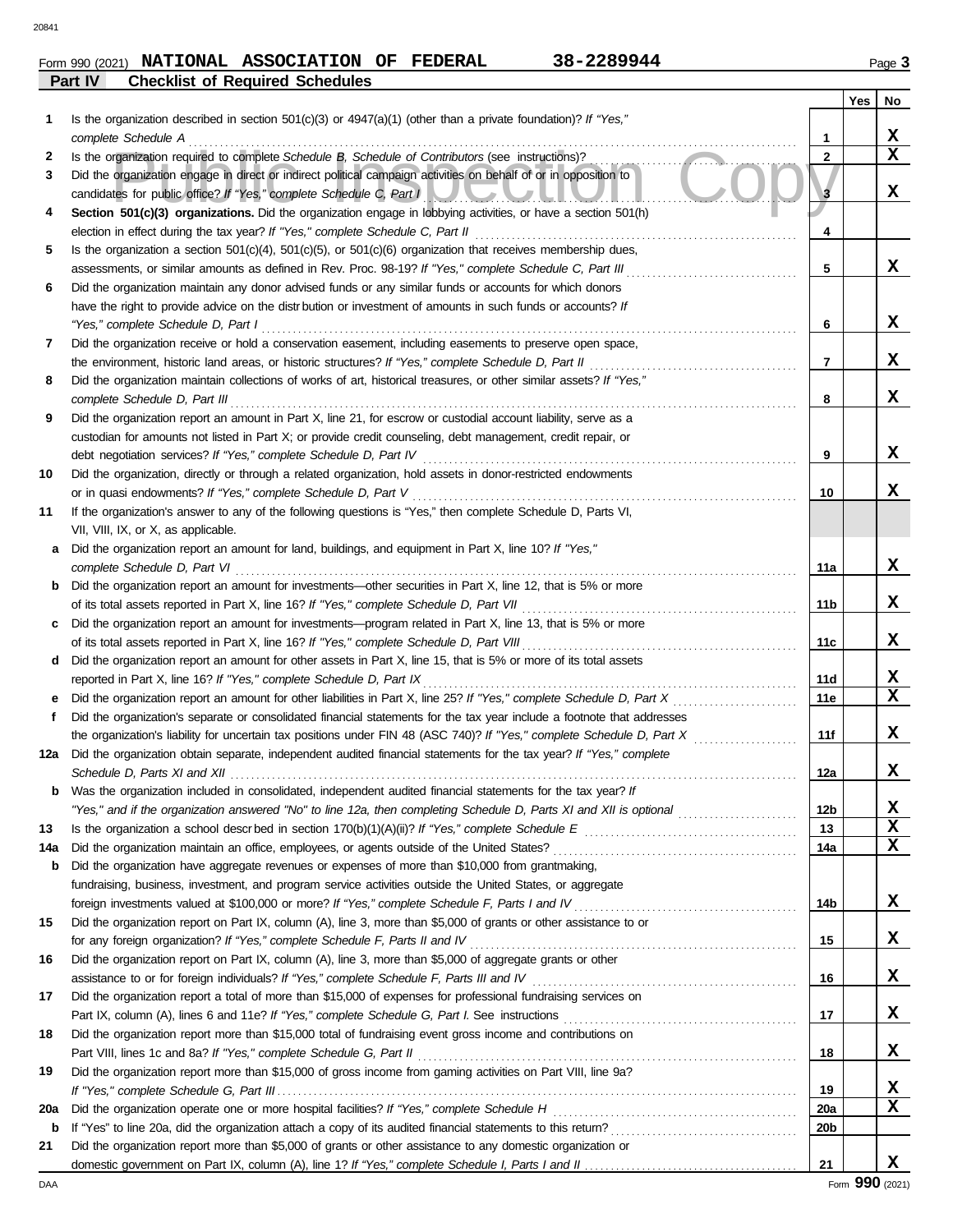## **Form 990 (2021) NATIONAL ASSOCIATION OF FEDERAL 38-2289944** Page 4 **Part IV Checklist of Required Schedules** *(continued)*

|     |                                                                                                                                                                                                                                                                           |                |   |                 | Yes | No |
|-----|---------------------------------------------------------------------------------------------------------------------------------------------------------------------------------------------------------------------------------------------------------------------------|----------------|---|-----------------|-----|----|
| 22  | Did the organization report more than \$5,000 of grants or other assistance to or for domestic individuals on                                                                                                                                                             |                |   |                 |     |    |
|     | Part IX, column (A), line 2? If "Yes," complete Schedule I, Parts I and III                                                                                                                                                                                               |                |   | 22              |     | x  |
| 23  | Did the organization answer "Yes" to Part VII, Section A, line 3, 4, or 5 about compensation of the<br>organization's current and former officers, directors, trustees, key employees, and highest compensated<br>employees? If "Yes," complete Schedule J<br>I. S.  . I. |                |   | 23              |     | x  |
| 24a | Did the organization have a tax-exempt bond issue with an outstanding principal amount of more than                                                                                                                                                                       |                |   |                 |     |    |
|     | \$100,000 as of the last day of the year, that was issued after December 31, 2002? If "Yes," answer lines 24b                                                                                                                                                             |                |   |                 |     |    |
|     | through 24d and complete Schedule K. If "No," go to line 25a                                                                                                                                                                                                              |                |   | 24a             |     | x  |
| b   | Did the organization invest any proceeds of tax-exempt bonds beyond a temporary period exception?                                                                                                                                                                         |                |   | 24b             |     |    |
| c   | Did the organization maintain an escrow account other than a refunding escrow at any time during the year                                                                                                                                                                 |                |   |                 |     |    |
|     | to defease any tax-exempt bonds?                                                                                                                                                                                                                                          |                |   | 24c             |     |    |
| d   |                                                                                                                                                                                                                                                                           |                |   | 24d             |     |    |
| 25a | Section 501(c)(3), 501(c)(4), and 501(c)(29) organizations. Did the organization engage in an excess benefit                                                                                                                                                              |                |   |                 |     |    |
|     | transaction with a disqualified person during the year? If "Yes," complete Schedule L, Part I                                                                                                                                                                             |                |   | 25a             |     |    |
| b   | Is the organization aware that it engaged in an excess benefit transaction with a disqualified person in a prior                                                                                                                                                          |                |   |                 |     |    |
|     | year, and that the transaction has not been reported on any of the organization's prior Forms 990 or 990-EZ?                                                                                                                                                              |                |   |                 |     |    |
|     | If "Yes," complete Schedule L, Part I<br>Did the organization report any amount on Part X, line 5 or 22, for receivables from or payables to any current                                                                                                                  |                |   | 25 <sub>b</sub> |     |    |
| 26  | or former officer, director, trustee, key employee, creator or founder, substantial contr butor, or 35%                                                                                                                                                                   |                |   |                 |     |    |
|     | controlled entity or family member of any of these persons? If "Yes," complete Schedule L, Part II                                                                                                                                                                        |                |   | 26              |     | x  |
| 27  | Did the organization provide a grant or other assistance to any current or former officer, director, trustee, key                                                                                                                                                         |                |   |                 |     |    |
|     | employee, creator or founder, substantial contributor or employee thereof, a grant selection committee                                                                                                                                                                    |                |   |                 |     |    |
|     | member, or to a 35% controlled entity (including an employee thereof) or family member of any of these                                                                                                                                                                    |                |   |                 |     |    |
|     | persons? If "Yes," complete Schedule L, Part III                                                                                                                                                                                                                          |                |   | 27              |     | x  |
| 28  | Was the organization a party to a business transaction with one of the following parties (see the Schedule L,                                                                                                                                                             |                |   |                 |     |    |
|     | Part IV, instructions for applicable filing thresholds, conditions, and exceptions):                                                                                                                                                                                      |                |   |                 |     |    |
| а   | A current or former officer, director, trustee, key employee, creator or founder, or substantial contr butor? If                                                                                                                                                          |                |   |                 |     |    |
|     | "Yes," complete Schedule L, Part IV                                                                                                                                                                                                                                       |                |   | 28a             |     | X  |
| b   | A family member of any individual described in line 28a? If "Yes," complete Schedule L, Part IV                                                                                                                                                                           |                |   | 28b             |     | X  |
| c   | A 35% controlled entity of one or more individuals and/or organizations described in line 28a or 28b? If                                                                                                                                                                  |                |   |                 |     |    |
|     | "Yes," complete Schedule L, Part IV                                                                                                                                                                                                                                       |                |   | 28c             |     | X  |
| 29  |                                                                                                                                                                                                                                                                           |                |   | 29              |     | X  |
| 30  | Did the organization receive contributions of art, historical treasures, or other similar assets, or qualified                                                                                                                                                            |                |   |                 |     |    |
|     | conservation contributions? If "Yes," complete Schedule M                                                                                                                                                                                                                 |                |   | 30              |     | X  |
| 31  | Did the organization liquidate, terminate, or dissolve and cease operations? If "Yes," complete Schedule N, Part I                                                                                                                                                        |                |   | 31              |     | x  |
| 32  | Did the organization sell, exchange, dispose of, or transfer more than 25% of its net assets? If "Yes,"                                                                                                                                                                   |                |   |                 |     |    |
|     | complete Schedule N, Part II                                                                                                                                                                                                                                              |                |   | 32              |     | 4  |
| 33  | Did the organization own 100% of an entity disregarded as separate from the organization under Regulations                                                                                                                                                                |                |   |                 |     |    |
|     | sections 301.7701-2 and 301.7701-3? If "Yes," complete Schedule R, Part I                                                                                                                                                                                                 |                |   | 33              |     | X  |
| 34  | Was the organization related to any tax-exempt or taxable entity? If "Yes," complete Schedule R, Part II, III,                                                                                                                                                            |                |   |                 |     |    |
|     | or IV, and Part V, line 1                                                                                                                                                                                                                                                 |                |   | 34              |     | х  |
| 35a | Did the organization have a controlled entity within the meaning of section 512(b)(13)?                                                                                                                                                                                   |                |   | <b>35a</b>      |     | X  |
| b   | If "Yes" to line 35a, did the organization receive any payment from or engage in any transaction with a                                                                                                                                                                   |                |   |                 |     |    |
|     | controlled entity within the meaning of section 512(b)(13)? If "Yes," complete Schedule R, Part V, line 2                                                                                                                                                                 |                |   | 35 <sub>b</sub> |     |    |
| 36  | Section 501(c)(3) organizations. Did the organization make any transfers to an exempt non-charitable<br>related organization? If "Yes," complete Schedule R, Part V, line 2                                                                                               |                |   | 36              |     |    |
| 37  | Did the organization conduct more than 5% of its activities through an entity that is not a related organization                                                                                                                                                          |                |   |                 |     |    |
|     | and that is treated as a partnership for federal income tax purposes? If "Yes," complete Schedule R, Part VI                                                                                                                                                              |                |   | 37              |     | X. |
| 38  | Did the organization complete Schedule O and provide explanations on Schedule O for Part VI, lines 11b and                                                                                                                                                                |                |   |                 |     |    |
|     | 19? Note: All Form 990 filers are required to complete Schedule O.                                                                                                                                                                                                        |                |   | 38              | X   |    |
|     | Part V<br><b>Statements Regarding Other IRS Filings and Tax Compliance</b>                                                                                                                                                                                                |                |   |                 |     |    |
|     | Check if Schedule O contains a response or note to any line in this Part V                                                                                                                                                                                                |                |   |                 |     |    |
|     |                                                                                                                                                                                                                                                                           |                |   |                 | Yes | No |
| 1a  | Enter the number reported in box 3 of Form 1096. Enter -0- if not applicable                                                                                                                                                                                              | 1a             | 4 |                 |     |    |
| b   | Enter the number of Forms W-2G included on line 1a. Enter -0- if not applicable                                                                                                                                                                                           | 1 <sub>b</sub> | 0 |                 |     |    |
| c   | Did the organization comply with backup withholding rules for reportable payments to vendors and                                                                                                                                                                          |                |   |                 |     |    |
|     |                                                                                                                                                                                                                                                                           |                |   | 1c              | X   |    |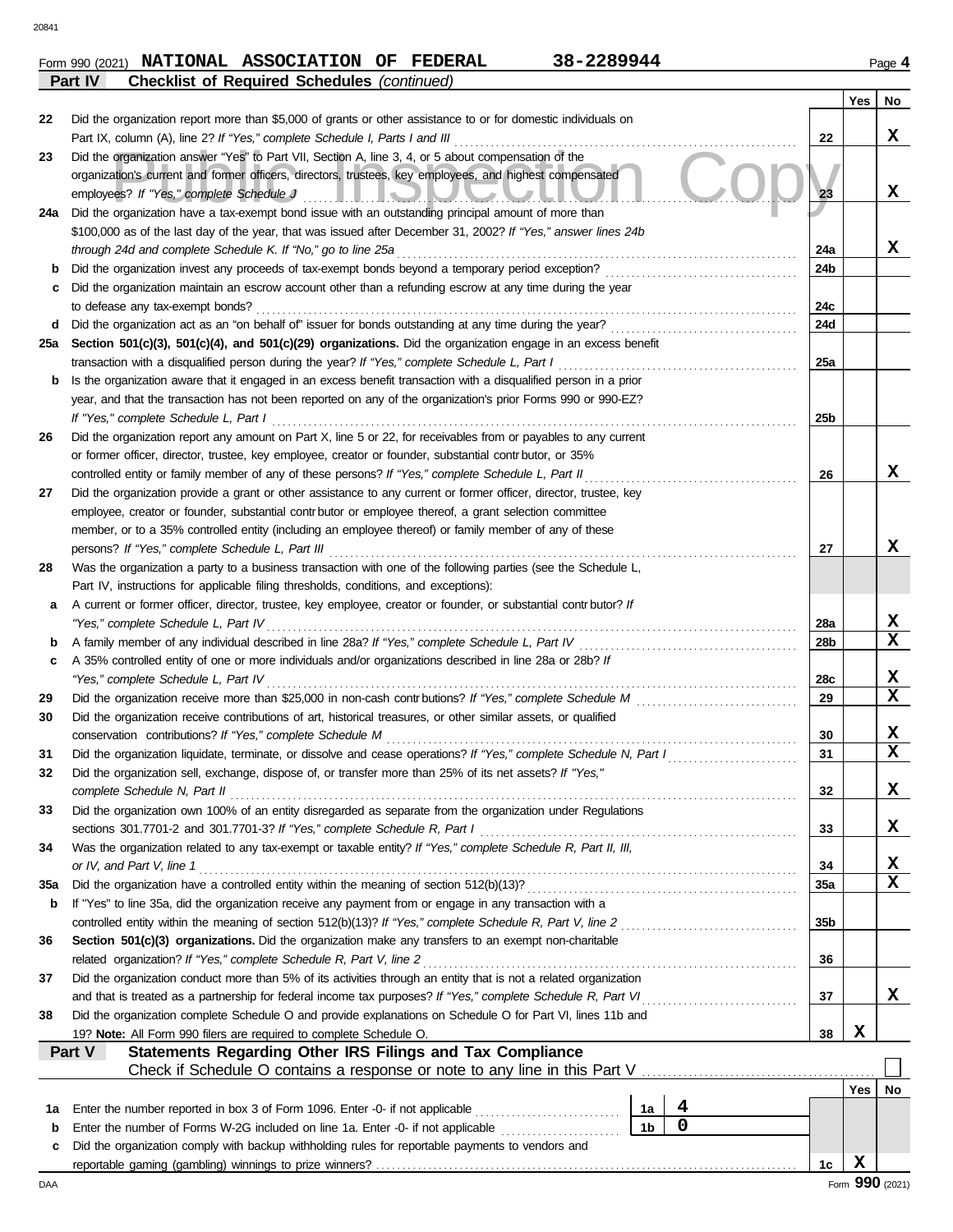20841

|     | Form 990 (2021) NATIONAL ASSOCIATION OF FEDERAL<br>38-2289944                                                                      |                | Page 5      |
|-----|------------------------------------------------------------------------------------------------------------------------------------|----------------|-------------|
|     | Statements Regarding Other IRS Filings and Tax Compliance (continued)<br>Part V                                                    |                | Yes No      |
| 2a  | Enter the number of employees reported on Form W-3, Transmittal of Wage and Tax                                                    |                |             |
|     | $\mathbf 0$<br>Statements, filed for the calendar year ending with or within the year covered by this return<br>2a                 |                |             |
| b   | If at least one is reported on line 2a, did the organization file all required federal employment tax returns?                     | 2b             |             |
|     | Note: If the sum of lines 1a and 2a is greater than 250, you may be required to e-file. See instructions.                          |                |             |
| За  | Did the organization have unrelated business gross income of \$1,000 or more during the year?                                      | 3a             | x           |
| b   | If "Yes," has it filed a Form 990-T for this year? If "No" to line 3b, provide an explanation on Schedule O                        | 3 <sub>b</sub> |             |
|     | At any time during the calendar year, did the organization have an interest in, or a signature or other authority over,            |                |             |
| 4a  |                                                                                                                                    |                | X           |
|     | a financial account in a foreign country (such as a bank account, securities account, or other financial account)?                 | 4a             |             |
| b   | If "Yes," enter the name of the foreign country <b>u</b>                                                                           |                |             |
|     | See instructions for filing requirements for FinCEN Form 114, Report of Foreign Bank and Financial Accounts (FBAR).                |                |             |
| 5а  | Was the organization a party to a prohibited tax shelter transaction at any time during the tax year?                              | 5a             | x           |
| b   |                                                                                                                                    | 5b             | $\mathbf x$ |
| c   | If "Yes" to line 5a or 5b, did the organization file Form 8886-T?                                                                  | 5c             |             |
| 6а  | Does the organization have annual gross receipts that are normally greater than \$100,000, and did the                             |                |             |
|     | organization solicit any contributions that were not tax deductible as charitable contributions?                                   | 6a             | X           |
| b   | If "Yes," did the organization include with every solicitation an express statement that such contributions or                     |                |             |
|     | gifts were not tax deductible?                                                                                                     | 6b             |             |
| 7   | Organizations that may receive deductible contributions under section 170(c).                                                      |                |             |
| а   | Did the organization receive a payment in excess of \$75 made partly as a contribution and partly for goods                        |                |             |
|     | and services provided to the payor?                                                                                                | 7a             |             |
| b   | If "Yes," did the organization notify the donor of the value of the goods or services provided?                                    | 7b             |             |
| c   | Did the organization sell, exchange, or otherwise dispose of tang ble personal property for which it was                           |                |             |
|     |                                                                                                                                    | 7c             |             |
| d   | 7d                                                                                                                                 |                |             |
|     |                                                                                                                                    | 7e             |             |
| е   |                                                                                                                                    | 7f             |             |
|     | Did the organization, during the year, pay premiums, directly or indirectly, on a personal benefit contract?                       |                |             |
| g   | If the organization received a contribution of qualified intellectual property, did the organization file Form 8899 as required?   | 7g             |             |
| h   | If the organization received a contr bution of cars, boats, airplanes, or other vehicles, did the organization file a Form 1098-C? | 7h             |             |
| 8   | Sponsoring organizations maintaining donor advised funds. Did a donor advised fund maintained by the                               |                |             |
|     |                                                                                                                                    | 8              |             |
| 9   | Sponsoring organizations maintaining donor advised funds.                                                                          |                |             |
| а   | Did the sponsoring organization make any taxable distributions under section 4966?                                                 | 9a             |             |
| b   | Did the sponsoring organization make a distribution to a donor, donor advisor, or related person?                                  | 9b             |             |
| 10  | Section 501(c)(7) organizations. Enter:                                                                                            |                |             |
| a   | 10a                                                                                                                                |                |             |
|     | Gross receipts, included on Form 990, Part VIII, line 12, for public use of club facilities<br>10 <sub>b</sub>                     |                |             |
| 11  | Section 501(c)(12) organizations. Enter:                                                                                           |                |             |
| а   | 11a<br>Gross income from members or shareholders                                                                                   |                |             |
| b   | Gross income from other sources. (Do not net amounts due or paid to other sources                                                  |                |             |
|     | 11 <sub>b</sub><br>against amounts due or received from them.)                                                                     |                |             |
| 12a | Section 4947(a)(1) non-exempt charitable trusts. Is the organization filing Form 990 in lieu of Form 1041?                         | 12a            |             |
| b   |                                                                                                                                    |                |             |
| 13  | Section 501(c)(29) qualified nonprofit health insurance issuers.                                                                   |                |             |
| а   | Is the organization licensed to issue qualified health plans in more than one state?                                               | 13а            |             |
|     | Note: See the instructions for additional information the organization must report on Schedule O.                                  |                |             |
| b   | Enter the amount of reserves the organization is required to maintain by the states in which                                       |                |             |
|     | 13b                                                                                                                                |                |             |
|     | 13c                                                                                                                                |                |             |
| c   | Enter the amount of reserves on hand                                                                                               |                |             |
| 14a | Did the organization receive any payments for indoor tanning services during the tax year?                                         | 14a            | x           |
| b   |                                                                                                                                    | 14b            |             |
| 15  | Is the organization subject to the section 4960 tax on payment(s) of more than \$1,000,000 in remuneration or                      |                |             |
|     | excess parachute payment(s) during the year?                                                                                       | 15             | x           |
|     | If "Yes," see instructions and file Form 4720, Schedule N.                                                                         |                |             |
| 16  |                                                                                                                                    | 16             | x           |
|     | If "Yes," complete Form 4720, Schedule O.                                                                                          |                |             |
| 17  | Section 501(c)(21) organizations. Did the trust, any disqualified person, or mine operator engage in                               |                |             |
|     |                                                                                                                                    | 17             |             |
|     | If "Yes," complete Form 6069.                                                                                                      |                |             |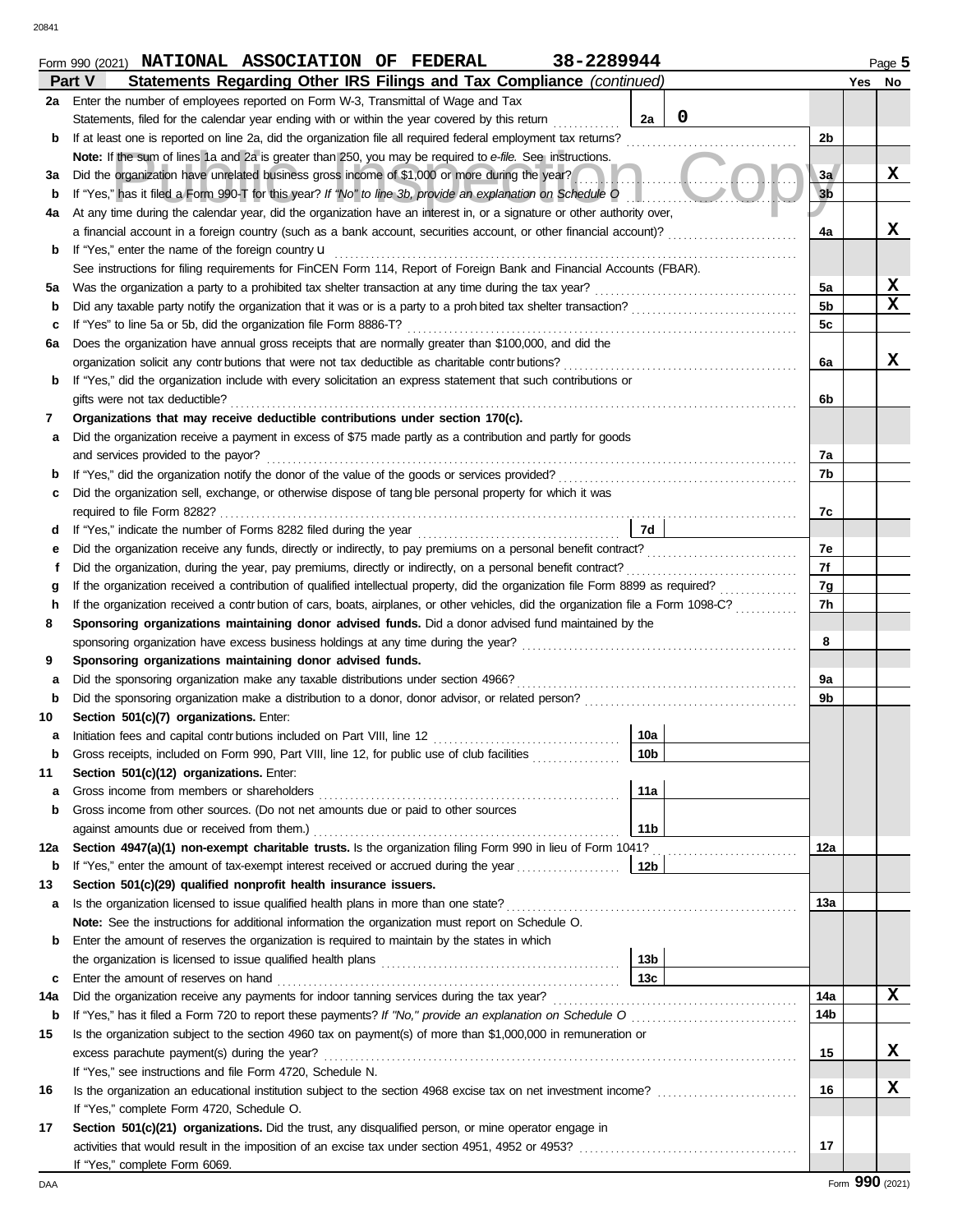|     | Part VI<br>Governance, Management, and Disclosure For each "Yes" response to lines 2 through 7b below, and for a "No"               |                         |                 |    |
|-----|-------------------------------------------------------------------------------------------------------------------------------------|-------------------------|-----------------|----|
|     | response to line 8a, 8b, or 10b below, describe the circumstances, processes, or changes on Schedule O. See instructions.           |                         |                 |    |
|     |                                                                                                                                     |                         |                 | X  |
|     | Section A. Governing Body and Management                                                                                            |                         |                 |    |
|     |                                                                                                                                     |                         | Yes             | No |
| 1a  | Enter the number of voting members of the governing body at the end of the tax year<br>1a                                           |                         |                 |    |
|     | If there are material differences in voting rights among members of the governing body, or                                          |                         |                 |    |
|     | if the governing body delegated broad authority to an executive committee or similar                                                |                         |                 |    |
|     | committee, explain on Schedule O.                                                                                                   |                         |                 |    |
|     | 7<br>Enter the number of voting members included on line 1a, above, who are independent<br>1b                                       |                         |                 |    |
| 2   | Did any officer, director, trustee, or key employee have a family relationship or a business relationship with                      |                         |                 |    |
|     | any other officer, director, trustee, or key employee?                                                                              | 2                       |                 | x  |
| 3   | Did the organization delegate control over management duties customarily performed by or under the direct                           |                         |                 |    |
|     | supervision of officers, directors, trustees, or key employees to a management company or other person?                             | 3                       |                 | х  |
| 4   |                                                                                                                                     | $\overline{\mathbf{4}}$ |                 | X  |
| 5   |                                                                                                                                     | 5                       |                 | X  |
| 6   |                                                                                                                                     | 6                       |                 | х  |
| 7a  | Did the organization have members, stockholders, or other persons who had the power to elect or appoint                             |                         |                 |    |
|     | one or more members of the governing body?                                                                                          | 7a                      |                 | x  |
| b   | Are any governance decisions of the organization reserved to (or subject to approval by) members,                                   |                         |                 |    |
|     | stockholders, or persons other than the governing body?                                                                             | 7b                      |                 | x  |
| 8   | Did the organization contemporaneously document the meetings held or written actions undertaken during the year by the following:   |                         |                 |    |
| a   | The governing body?                                                                                                                 | 8a                      | X               |    |
| b   | Each committee with authority to act on behalf of the governing body?                                                               | 8b                      | $\mathbf x$     |    |
| 9   | Is there any officer, director, trustee, or key employee listed in Part VII, Section A, who cannot be reached at                    |                         |                 |    |
|     |                                                                                                                                     | 9                       |                 | x  |
|     | Section B. Policies (This Section B requests information about policies not required by the Internal Revenue Code.)                 |                         |                 |    |
|     |                                                                                                                                     |                         | Yes             | No |
| 10a | Did the organization have local chapters, branches, or affiliates?                                                                  | 10a                     |                 | х  |
| b   | If "Yes," did the organization have written policies and procedures governing the activities of such chapters,                      |                         |                 |    |
|     |                                                                                                                                     | 10 <sub>b</sub>         |                 |    |
| 11a | Has the organization provided a complete copy of this Form 990 to all members of its governing body before filing the form?         | 11a                     | х               |    |
| b   | Descr be on Schedule O the process, if any, used by the organization to review this Form 990.                                       |                         |                 |    |
| 12a | Did the organization have a written conflict of interest policy? If "No," go to line 13                                             | 12a                     | X               |    |
| b   | Were officers, directors, or trustees, and key employees required to disclose annually interests that could give rise to conflicts? | 12 <sub>b</sub>         | $\mathbf x$     |    |
| c   | Did the organization regularly and consistently monitor and enforce compliance with the policy? If "Yes,"                           |                         |                 |    |
|     | describe on Schedule O how this was done                                                                                            | 12c                     | X               |    |
| 13  | Did the organization have a written whistleblower policy?                                                                           | 13                      | $\mathbf x$     |    |
| 14  | Did the organization have a written document retention and destruction policy?                                                      | 14                      | X               |    |
| 15  | Did the process for determining compensation of the following persons include a review and approval by                              |                         |                 |    |
|     | independent persons, comparability data, and contemporaneous substantiation of the deliberation and decision?                       |                         |                 |    |
| а   |                                                                                                                                     | 15a                     |                 | X  |
| b   | Other officers or key employees of the organization                                                                                 | 15b                     |                 | x  |
|     | If "Yes" to line 15a or 15b, descrbe the process on Schedule O. See instructions.                                                   |                         |                 |    |
| 16a | Did the organization invest in, contribute assets to, or participate in a joint venture or similar arrangement                      |                         |                 |    |
|     | with a taxable entity during the year?                                                                                              | 16a                     |                 | X  |
| b   | If "Yes," did the organization follow a written policy or procedure requiring the organization to evaluate its                      |                         |                 |    |
|     | participation in joint venture arrangements under applicable federal tax law, and take steps to safeguard the                       |                         |                 |    |
|     |                                                                                                                                     | 16b                     |                 |    |
|     | <b>Section C. Disclosure</b>                                                                                                        |                         |                 |    |
| 17  | <b>NONE</b><br>List the states with which a copy of this Form 990 is required to be filed $\mathbf u$                               |                         |                 |    |
| 18  | Section 6104 requires an organization to make its Forms 1023 (1024 or 1024-A, if applicable), 990, and 990-T (section 501(c)        |                         |                 |    |
|     | (3)s only) available for public inspection. Indicate how you made these available. Check all that apply.                            |                         |                 |    |
|     | X<br>Own website<br>Another's website<br>Upon request<br>Other (explain on Schedule O)                                              |                         |                 |    |
| 19  | Descr be on Schedule O whether (and if so, how) the organization made its governing documents, conflict of interest policy, and     |                         |                 |    |
|     | financial statements available to the public during the tax year.                                                                   |                         |                 |    |
| 20  | State the name, address, and telephone number of the person who possesses the organization's books and records u                    |                         |                 |    |
|     | PO BOX 152<br><b>SAM EWING</b>                                                                                                      |                         |                 |    |
|     | 49287<br><b>TIPTON</b><br>МI                                                                                                        | 517-206-6653            |                 |    |
| DAA |                                                                                                                                     |                         | Form 990 (2021) |    |

**Form 990 (2021) NATIONAL ASSOCIATION OF FEDERAL 38-2289944** Page 6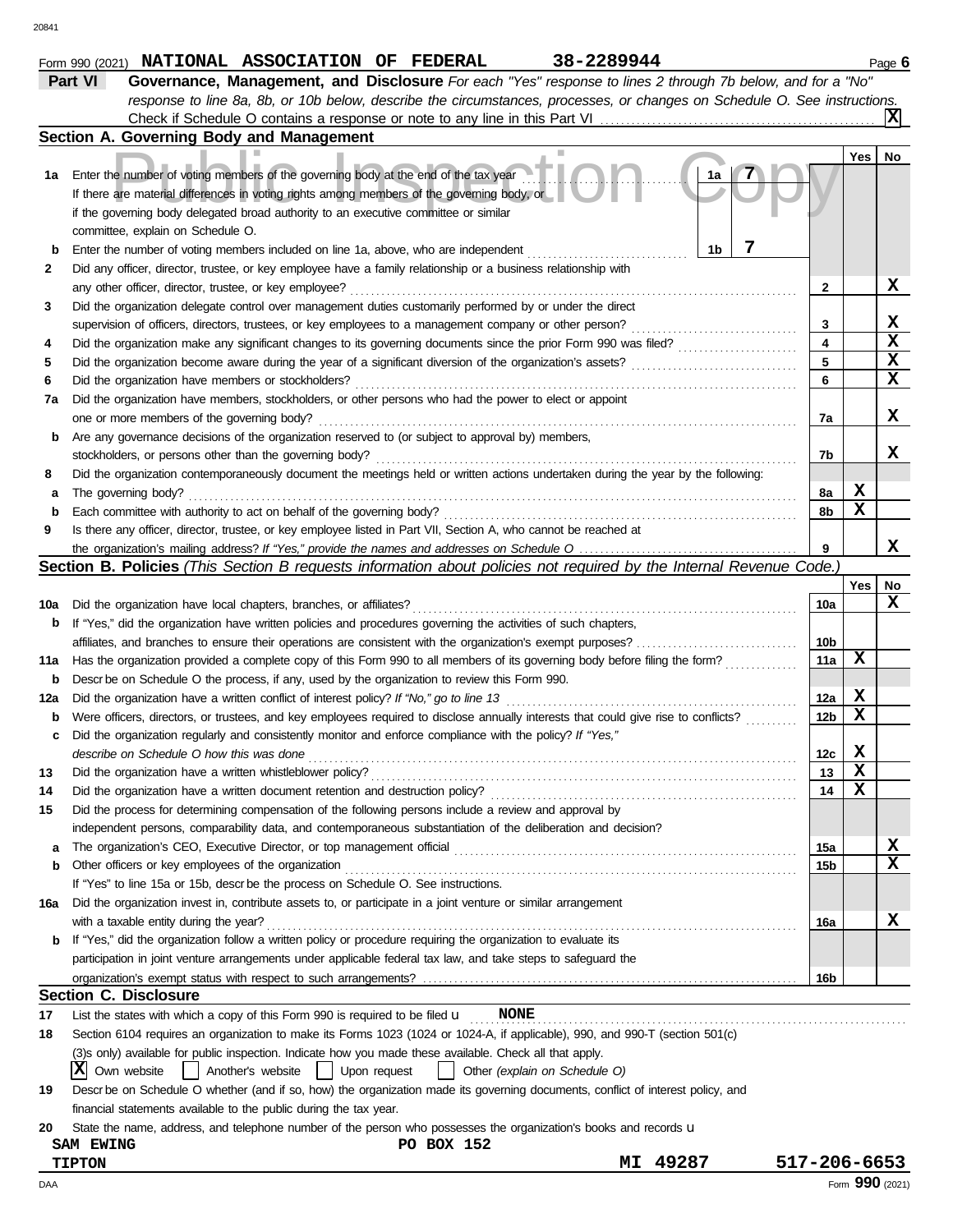| Form 990 (2021) NATIONAL ASSOCIATION OF FEDERAL                                                                                                                                                                                                                                                                                 |                                                                                                                                                           |                       |                         |             |                 |                                 |                                               | 38-2289944                                                                                       |                                                     | Page 7                                                |
|---------------------------------------------------------------------------------------------------------------------------------------------------------------------------------------------------------------------------------------------------------------------------------------------------------------------------------|-----------------------------------------------------------------------------------------------------------------------------------------------------------|-----------------------|-------------------------|-------------|-----------------|---------------------------------|-----------------------------------------------|--------------------------------------------------------------------------------------------------|-----------------------------------------------------|-------------------------------------------------------|
| <b>Part VII</b>                                                                                                                                                                                                                                                                                                                 |                                                                                                                                                           |                       |                         |             |                 |                                 |                                               | Compensation of Officers, Directors, Trustees, Key Employees, Highest Compensated Employees, and |                                                     |                                                       |
| <b>Independent Contractors</b>                                                                                                                                                                                                                                                                                                  |                                                                                                                                                           |                       |                         |             |                 |                                 |                                               |                                                                                                  |                                                     |                                                       |
|                                                                                                                                                                                                                                                                                                                                 |                                                                                                                                                           |                       |                         |             |                 |                                 |                                               | Check if Schedule O contains a response or note to any line in this Part VII                     |                                                     |                                                       |
| Section A.                                                                                                                                                                                                                                                                                                                      |                                                                                                                                                           |                       |                         |             |                 |                                 |                                               | Officers, Directors, Trustees, Key Employees, and Highest Compensated Employees                  |                                                     |                                                       |
| 1a Complete this table for all persons required to be listed. Report compensation for the calendar year ending with or within the<br>organization's tax year.<br>• List all of the organization's current officers, directors, trustees (whether individuals or organizations), regardless of amount of                         |                                                                                                                                                           |                       |                         |             |                 |                                 |                                               |                                                                                                  |                                                     |                                                       |
| compensation. Enter -0- in columns (D), (E), and (F) if no compensation was paid.                                                                                                                                                                                                                                               |                                                                                                                                                           |                       |                         |             |                 |                                 |                                               |                                                                                                  |                                                     |                                                       |
| • List all of the organization's current key employees, if any. See instructions for definition of "key employee."                                                                                                                                                                                                              |                                                                                                                                                           |                       |                         |             |                 |                                 |                                               |                                                                                                  |                                                     |                                                       |
| • List the organization's five current highest compensated employees (other than an officer, director, trustee, or key employee)<br>who received reportable compensation (box 5 of Form W-2, Form 1099-MISC, and/or box 1 of Form 1099-NEC) of more than<br>\$100,000 from the organization and any related organizations.      |                                                                                                                                                           |                       |                         |             |                 |                                 |                                               |                                                                                                  |                                                     |                                                       |
| • List all of the organization's former officers, key employees, and highest compensated employees who received more than<br>\$100,000 of reportable compensation from the organization and any related organizations.                                                                                                          |                                                                                                                                                           |                       |                         |             |                 |                                 |                                               |                                                                                                  |                                                     |                                                       |
| List all of the organization's former directors or trustees that received, in the capacity as a former director or trustee of the<br>organization, more than \$10,000 of reportable compensation from the organization and any related organizations.<br>See the instructions for the order in which to list the persons above. |                                                                                                                                                           |                       |                         |             |                 |                                 |                                               |                                                                                                  |                                                     |                                                       |
| Check this box if neither the organization nor any related organization compensated any current officer, director, or trustee.                                                                                                                                                                                                  |                                                                                                                                                           |                       |                         |             |                 |                                 |                                               |                                                                                                  |                                                     |                                                       |
| (A)<br>Name and title                                                                                                                                                                                                                                                                                                           | (C)<br>Position<br>(B)<br>(do not check more than one<br>Average<br>box, unless person is both an<br>hours<br>officer and a director/trustee)<br>per week |                       |                         |             |                 |                                 | (D)<br>Reportable<br>compensation<br>from the | (F)<br>Reportable<br>compensation<br>from related                                                | (F)<br>Estimated amount<br>of other<br>compensation |                                                       |
|                                                                                                                                                                                                                                                                                                                                 | (list any<br>hours for<br>related<br>organizations<br>below<br>dotted line)                                                                               | Individual<br>trustee | nstitutional<br>trustee | Officer     | Ķey<br>employee | Highest compensated<br>employee | Former                                        | organization (W-2/<br>1099-MISC/<br>1099-NEC)                                                    | organizations (W-2/<br>1099-MISC/<br>1099-NEC)      | from the<br>organization and<br>related organizations |
| (1) KIMBERLY GLASS                                                                                                                                                                                                                                                                                                              |                                                                                                                                                           |                       |                         |             |                 |                                 |                                               |                                                                                                  |                                                     |                                                       |
|                                                                                                                                                                                                                                                                                                                                 | 2.00                                                                                                                                                      |                       |                         |             |                 |                                 |                                               |                                                                                                  |                                                     |                                                       |
| PRESIDENT                                                                                                                                                                                                                                                                                                                       | 0.00                                                                                                                                                      |                       |                         | X           |                 |                                 |                                               | 0                                                                                                | 0                                                   | 0                                                     |
| (2) MARIA LONGA                                                                                                                                                                                                                                                                                                                 | 2.00                                                                                                                                                      |                       |                         |             |                 |                                 |                                               |                                                                                                  |                                                     |                                                       |
| <b>VICE PRESIDENT</b>                                                                                                                                                                                                                                                                                                           | 0.00                                                                                                                                                      |                       |                         | $\mathbf x$ |                 |                                 |                                               | 0                                                                                                | 0                                                   | 0                                                     |
| (3) ROSLYN MOFFITT                                                                                                                                                                                                                                                                                                              |                                                                                                                                                           |                       |                         |             |                 |                                 |                                               |                                                                                                  |                                                     |                                                       |
|                                                                                                                                                                                                                                                                                                                                 | 2.00                                                                                                                                                      |                       |                         |             |                 |                                 |                                               |                                                                                                  |                                                     |                                                       |
| <b>SECRETARY</b>                                                                                                                                                                                                                                                                                                                | 0.00                                                                                                                                                      |                       |                         | X           |                 |                                 |                                               | 0                                                                                                | 0                                                   | 0                                                     |
| (4) SAM EWING                                                                                                                                                                                                                                                                                                                   |                                                                                                                                                           |                       |                         |             |                 |                                 |                                               |                                                                                                  |                                                     |                                                       |
|                                                                                                                                                                                                                                                                                                                                 | 2.00                                                                                                                                                      |                       |                         |             |                 |                                 |                                               |                                                                                                  |                                                     |                                                       |
| TREASURER                                                                                                                                                                                                                                                                                                                       | 0.00                                                                                                                                                      |                       |                         | X           |                 |                                 |                                               | 2,700                                                                                            | 0                                                   | 0                                                     |
| (5) ANN WEST                                                                                                                                                                                                                                                                                                                    |                                                                                                                                                           |                       |                         |             |                 |                                 |                                               |                                                                                                  |                                                     |                                                       |
|                                                                                                                                                                                                                                                                                                                                 | 2.00<br>0.00                                                                                                                                              | $\mathbf x$           |                         |             |                 |                                 |                                               | 0                                                                                                | 0                                                   | 0                                                     |
| MEMBER AT LARGE                                                                                                                                                                                                                                                                                                                 |                                                                                                                                                           |                       |                         |             |                 |                                 |                                               |                                                                                                  |                                                     |                                                       |

**0.00 X 0 0 0**

**0.00 X 0 0 0**

**0.00 X 0 0 0**

**(8)**

. . . . . . . . . . . . . . . . . . . . . . . . . . . . . . . . . . . . . . . . . . . . . . . . . . . . . . .

**(9)**

**(10)**

. . . . . . . . . . . . . . . . . . . . . . . . . . . . . . . . . . . . . . . . . . . . . . . . . . . . . . .

. . . . . . . . . . . . . . . . . . . . . . . . . . . . . . . . . . . . . . . . . . . . . . . . . . . . . . .

**(11)**

**(6) DR RANDY PETTUS**

**MEMBER AT LARGE**  $\begin{bmatrix} . & . & . \\ 0 & . & 0 \\ 0 & . & . \end{bmatrix}$ 

**MEMBER AT LARGE**  $\begin{bmatrix} . & . & . \\ 0 & . & 0 \\ 0 & . & . \end{bmatrix}$ 

**2.00**

**2.00**

**MEMBER AT LARGE**  $\begin{bmatrix} . & . & . \\ 0 & . & 0 \\ 0 & . & . \end{bmatrix}$ 

. . . . . . . . . . . . . . . . . . . . . . . . . . . . . . . . . . . . . . . . . . . . . . . . . . . . . . .

**(7) VELMA JOHNSON**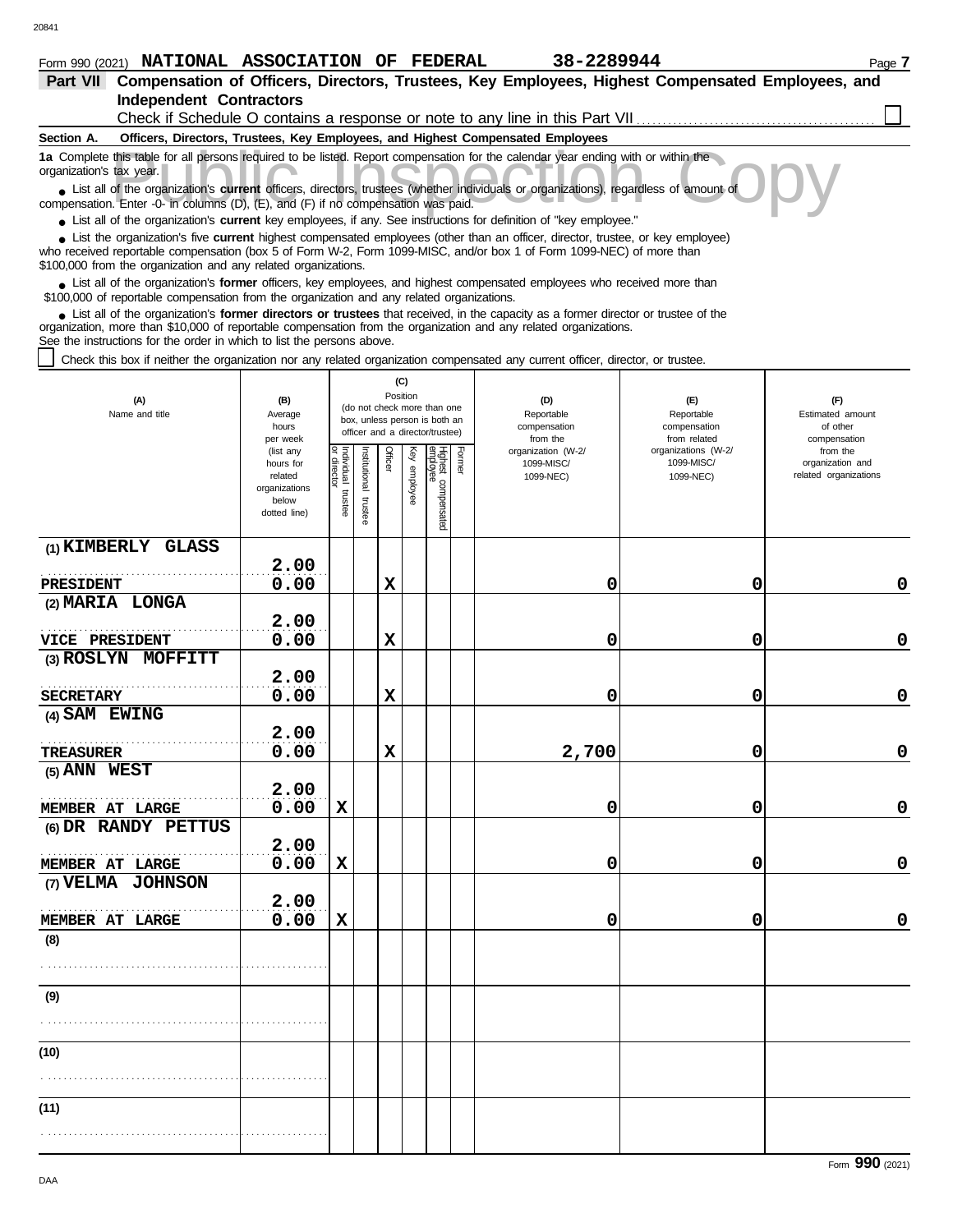| 20841<br>38-2289944<br>NATIONAL ASSOCIATION OF FEDERAL<br>Form 990 (2021)<br>Section A. Officers, Directors, Trustees, Key Employees, and Highest Compensated Employees (continued) |                 |                                                                                                                                                                                 |                                     |                                                                                                                                                                                                          |         |                 |                           |        |                  |                                               | Page 8                                                                                                             |                                                                                                                                                                                                                                |                              |                       |                     |    |
|-------------------------------------------------------------------------------------------------------------------------------------------------------------------------------------|-----------------|---------------------------------------------------------------------------------------------------------------------------------------------------------------------------------|-------------------------------------|----------------------------------------------------------------------------------------------------------------------------------------------------------------------------------------------------------|---------|-----------------|---------------------------|--------|------------------|-----------------------------------------------|--------------------------------------------------------------------------------------------------------------------|--------------------------------------------------------------------------------------------------------------------------------------------------------------------------------------------------------------------------------|------------------------------|-----------------------|---------------------|----|
|                                                                                                                                                                                     | <b>Part VII</b> |                                                                                                                                                                                 |                                     |                                                                                                                                                                                                          |         |                 |                           |        |                  |                                               |                                                                                                                    |                                                                                                                                                                                                                                |                              |                       |                     |    |
|                                                                                                                                                                                     |                 | (A)<br>Name and title                                                                                                                                                           | (B)<br>Average<br>hours<br>per week | (C)<br>Position<br>(D)<br>(E)<br>(do not check more than one<br>box, unless person is both an<br>Reportable<br>Reportable<br>compensation<br>officer and a director/trustee)<br>compensation<br>from the |         |                 |                           |        |                  | from related                                  | (F)<br>Estimated amount<br>of other<br>compensation                                                                |                                                                                                                                                                                                                                |                              |                       |                     |    |
|                                                                                                                                                                                     | Pul             | (list any<br>hours for<br>related<br>organizations<br>below<br>dotted line)                                                                                                     | Individual trustee<br>or director   | Institutional trustee                                                                                                                                                                                    | Officer | Ķey<br>employee | Highest co<br>compensated | Former |                  | organization (W-2/<br>1099-MISC/<br>1099-NEC) | organizations (W-2/<br>1099-MISC/<br>1099-NEC)                                                                     |                                                                                                                                                                                                                                | from the<br>organization and | related organizations |                     |    |
|                                                                                                                                                                                     |                 |                                                                                                                                                                                 |                                     |                                                                                                                                                                                                          |         |                 |                           |        |                  |                                               |                                                                                                                    |                                                                                                                                                                                                                                |                              |                       |                     |    |
|                                                                                                                                                                                     |                 |                                                                                                                                                                                 |                                     |                                                                                                                                                                                                          |         |                 |                           |        |                  |                                               |                                                                                                                    |                                                                                                                                                                                                                                |                              |                       |                     |    |
|                                                                                                                                                                                     |                 |                                                                                                                                                                                 |                                     |                                                                                                                                                                                                          |         |                 |                           |        |                  |                                               |                                                                                                                    |                                                                                                                                                                                                                                |                              |                       |                     |    |
|                                                                                                                                                                                     |                 |                                                                                                                                                                                 |                                     |                                                                                                                                                                                                          |         |                 |                           |        |                  |                                               |                                                                                                                    |                                                                                                                                                                                                                                |                              |                       |                     |    |
|                                                                                                                                                                                     |                 |                                                                                                                                                                                 |                                     |                                                                                                                                                                                                          |         |                 |                           |        |                  |                                               |                                                                                                                    |                                                                                                                                                                                                                                |                              |                       |                     |    |
|                                                                                                                                                                                     |                 |                                                                                                                                                                                 |                                     |                                                                                                                                                                                                          |         |                 |                           |        |                  |                                               |                                                                                                                    |                                                                                                                                                                                                                                |                              |                       |                     |    |
|                                                                                                                                                                                     |                 |                                                                                                                                                                                 |                                     |                                                                                                                                                                                                          |         |                 |                           |        |                  |                                               |                                                                                                                    |                                                                                                                                                                                                                                |                              |                       |                     |    |
|                                                                                                                                                                                     |                 |                                                                                                                                                                                 |                                     |                                                                                                                                                                                                          |         |                 |                           |        |                  |                                               |                                                                                                                    |                                                                                                                                                                                                                                |                              |                       |                     |    |
| 1b                                                                                                                                                                                  | Subtotal        |                                                                                                                                                                                 |                                     |                                                                                                                                                                                                          |         |                 |                           |        | u                |                                               | 2,700                                                                                                              |                                                                                                                                                                                                                                |                              |                       |                     |    |
| c<br>d                                                                                                                                                                              |                 | Total from continuation sheets to Part VII, Section A                                                                                                                           |                                     |                                                                                                                                                                                                          |         |                 |                           |        | u<br>$\mathbf u$ |                                               | 2,700                                                                                                              |                                                                                                                                                                                                                                |                              |                       |                     |    |
| $\mathbf{2}$                                                                                                                                                                        |                 |                                                                                                                                                                                 |                                     |                                                                                                                                                                                                          |         |                 |                           |        |                  |                                               | Total number of individuals (including but not limited to those listed above) who received more than \$100,000 of  |                                                                                                                                                                                                                                |                              |                       |                     |    |
|                                                                                                                                                                                     |                 | reportable compensation from the organization u                                                                                                                                 |                                     |                                                                                                                                                                                                          | 0       |                 |                           |        |                  |                                               |                                                                                                                    |                                                                                                                                                                                                                                |                              |                       | Yes                 | No |
| 3                                                                                                                                                                                   |                 | Did the organization list any former officer, director, trustee, key employee, or highest compensated                                                                           |                                     |                                                                                                                                                                                                          |         |                 |                           |        |                  |                                               |                                                                                                                    | employee on line 1a? If "Yes," complete Schedule J for such individual material content content of the content of the Schedule J for such individual material content of the state of the state of the state of the state of t |                              | 3                     |                     | x  |
| 4                                                                                                                                                                                   |                 |                                                                                                                                                                                 |                                     |                                                                                                                                                                                                          |         |                 |                           |        |                  |                                               | For any individual listed on line 1a, is the sum of reportable compensation and other compensation from the        |                                                                                                                                                                                                                                |                              |                       |                     |    |
|                                                                                                                                                                                     |                 |                                                                                                                                                                                 |                                     |                                                                                                                                                                                                          |         |                 |                           |        |                  |                                               | organization and related organizations greater than \$150,000? If "Yes," complete Schedule J for such              |                                                                                                                                                                                                                                |                              | 4                     |                     | x  |
| 5                                                                                                                                                                                   |                 |                                                                                                                                                                                 |                                     |                                                                                                                                                                                                          |         |                 |                           |        |                  |                                               | Did any person listed on line 1a receive or accrue compensation from any unrelated organization or individual      |                                                                                                                                                                                                                                |                              | 5                     |                     | x  |
|                                                                                                                                                                                     |                 | Section B. Independent Contractors                                                                                                                                              |                                     |                                                                                                                                                                                                          |         |                 |                           |        |                  |                                               |                                                                                                                    |                                                                                                                                                                                                                                |                              |                       |                     |    |
| 1                                                                                                                                                                                   |                 |                                                                                                                                                                                 |                                     |                                                                                                                                                                                                          |         |                 |                           |        |                  |                                               | Complete this table for your five highest compensated independent contractors that received more than \$100,000 of | compensation from the organization. Report compensation for the calendar year ending with or within the organization's tax year.                                                                                               |                              |                       |                     |    |
|                                                                                                                                                                                     |                 |                                                                                                                                                                                 | (A)<br>Name and business address    |                                                                                                                                                                                                          |         |                 |                           |        |                  |                                               |                                                                                                                    | (B)<br>Description of services                                                                                                                                                                                                 |                              |                       | (C)<br>Compensation |    |
|                                                                                                                                                                                     |                 |                                                                                                                                                                                 |                                     |                                                                                                                                                                                                          |         |                 |                           |        |                  |                                               |                                                                                                                    |                                                                                                                                                                                                                                |                              |                       |                     |    |
|                                                                                                                                                                                     |                 |                                                                                                                                                                                 |                                     |                                                                                                                                                                                                          |         |                 |                           |        |                  |                                               |                                                                                                                    |                                                                                                                                                                                                                                |                              |                       |                     |    |
|                                                                                                                                                                                     |                 |                                                                                                                                                                                 |                                     |                                                                                                                                                                                                          |         |                 |                           |        |                  |                                               |                                                                                                                    |                                                                                                                                                                                                                                |                              |                       |                     |    |
|                                                                                                                                                                                     |                 |                                                                                                                                                                                 |                                     |                                                                                                                                                                                                          |         |                 |                           |        |                  |                                               |                                                                                                                    |                                                                                                                                                                                                                                |                              |                       |                     |    |
|                                                                                                                                                                                     |                 |                                                                                                                                                                                 |                                     |                                                                                                                                                                                                          |         |                 |                           |        |                  |                                               |                                                                                                                    |                                                                                                                                                                                                                                |                              |                       |                     |    |
| 2                                                                                                                                                                                   |                 | Total number of independent contractors (including but not limited to those listed above) who<br>received more than \$100,000 of compensation from the organization $\mathbf u$ |                                     |                                                                                                                                                                                                          |         |                 |                           |        |                  |                                               |                                                                                                                    | 0                                                                                                                                                                                                                              |                              |                       |                     |    |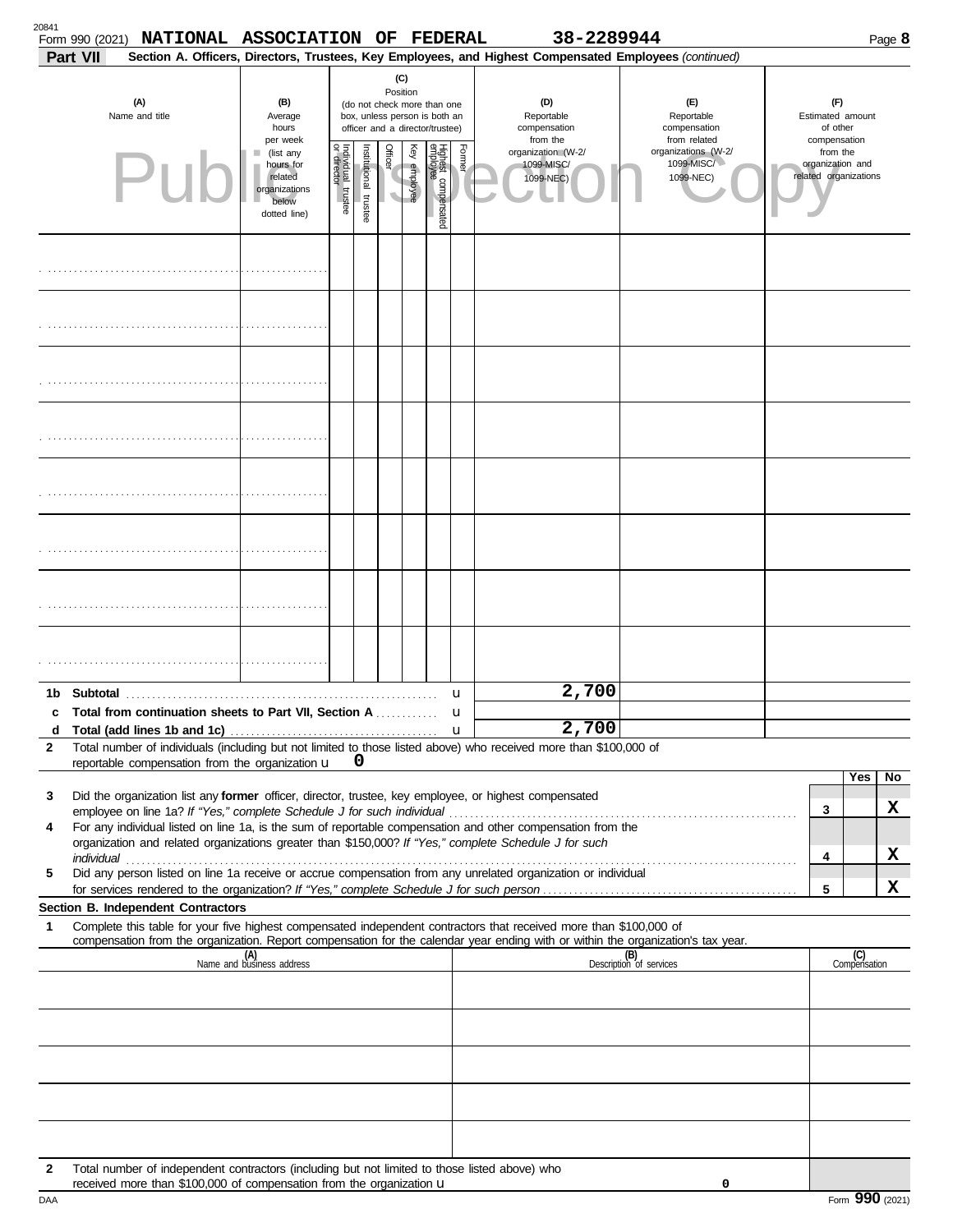**Part VIII Statement of Revenue**

|                                                                  |     |                                                                               |          |                |                 |                      | (A)<br>Total revenue | (B)<br>Related or exempt<br>function revenue | (C)<br>Unrelated<br>business revenue | (D)<br>Revenue excluded<br>from tax under<br>sections 512-514 |
|------------------------------------------------------------------|-----|-------------------------------------------------------------------------------|----------|----------------|-----------------|----------------------|----------------------|----------------------------------------------|--------------------------------------|---------------------------------------------------------------|
|                                                                  |     |                                                                               |          |                |                 |                      | ш                    |                                              |                                      |                                                               |
|                                                                  |     | 1a Federated campaigns                                                        |          |                | 1a              |                      |                      |                                              |                                      |                                                               |
|                                                                  |     | <b>b</b> Membership dues                                                      |          |                | 1b              |                      |                      |                                              |                                      |                                                               |
|                                                                  |     | c Fundraising events                                                          |          |                | 1c              |                      |                      |                                              |                                      |                                                               |
|                                                                  |     | d Related organizations                                                       |          |                | 1 <sub>d</sub>  |                      |                      |                                              |                                      |                                                               |
|                                                                  |     | e Government grants (contributions)                                           |          |                | 1e              |                      |                      |                                              |                                      |                                                               |
|                                                                  |     | f All other contributions, gifts, grants,                                     |          |                |                 |                      |                      |                                              |                                      |                                                               |
|                                                                  |     | and similar amounts not included above<br>g Noncash contributions included in |          |                | 1f              |                      |                      |                                              |                                      |                                                               |
|                                                                  |     |                                                                               |          |                | 1g $\sqrt{3}$   |                      |                      |                                              |                                      |                                                               |
| <b>Contributions, Gifts, Grants</b><br>and Other Similar Amounts |     |                                                                               |          |                |                 | $\mathbf u$          |                      |                                              |                                      |                                                               |
|                                                                  |     |                                                                               |          |                |                 | <b>Business Code</b> |                      |                                              |                                      |                                                               |
|                                                                  | 2a  | ANNUAL CONFERENCE INCOME                                                      |          |                |                 |                      | 229,020              | 229,020                                      |                                      |                                                               |
|                                                                  | b   | SUBSCRIPTIONS/MEMBERSHIP                                                      |          |                |                 |                      | 156,698              | 156,698                                      |                                      |                                                               |
| Program Service<br>Revenue                                       | c   |                                                                               |          |                |                 |                      |                      |                                              |                                      |                                                               |
|                                                                  |     |                                                                               |          |                |                 |                      |                      |                                              |                                      |                                                               |
|                                                                  |     |                                                                               |          |                |                 |                      |                      |                                              |                                      |                                                               |
|                                                                  |     |                                                                               |          |                |                 |                      |                      |                                              |                                      |                                                               |
|                                                                  |     |                                                                               |          |                |                 | $\mathbf{u}$         | 385,718              |                                              |                                      |                                                               |
|                                                                  | 3   | Investment income (including dividends, interest, and                         |          |                |                 |                      |                      |                                              |                                      |                                                               |
|                                                                  |     | other similar amounts)                                                        |          |                |                 | u                    | 2,279                | 2,279                                        |                                      |                                                               |
|                                                                  | 4   | Income from investment of tax-exempt bond proceeds                            |          |                |                 | u                    |                      |                                              |                                      |                                                               |
|                                                                  | 5   |                                                                               |          |                |                 | u                    |                      |                                              |                                      |                                                               |
|                                                                  |     |                                                                               |          | (i) Real       |                 | (ii) Personal        |                      |                                              |                                      |                                                               |
|                                                                  |     | Gross rents                                                                   | 6a       |                |                 |                      |                      |                                              |                                      |                                                               |
|                                                                  | 6a  |                                                                               |          |                |                 |                      |                      |                                              |                                      |                                                               |
|                                                                  | b   | Less: rental expenses                                                         | 6b<br>6c |                |                 |                      |                      |                                              |                                      |                                                               |
|                                                                  |     | Rental inc. or (loss)                                                         |          |                |                 |                      |                      |                                              |                                      |                                                               |
|                                                                  | d   | Net rental income or (loss)<br><b>7a</b> Gross amount from                    |          | (i) Securities |                 | u<br>(ii) Other      |                      |                                              |                                      |                                                               |
|                                                                  |     | sales of assets                                                               |          |                |                 |                      |                      |                                              |                                      |                                                               |
|                                                                  |     | other than inventory                                                          | 7a       |                |                 |                      |                      |                                              |                                      |                                                               |
|                                                                  |     | <b>b</b> Less: cost or other                                                  |          |                |                 |                      |                      |                                              |                                      |                                                               |
|                                                                  |     | basis and sales exps.                                                         | 7b       |                |                 |                      |                      |                                              |                                      |                                                               |
| Other Revenue                                                    |     | c Gain or (loss)                                                              | 7c       |                |                 |                      |                      |                                              |                                      |                                                               |
|                                                                  |     |                                                                               |          |                |                 | u                    |                      |                                              |                                      |                                                               |
|                                                                  |     | 8a Gross income from fundraising events                                       |          |                |                 |                      |                      |                                              |                                      |                                                               |
|                                                                  |     |                                                                               |          |                |                 |                      |                      |                                              |                                      |                                                               |
|                                                                  |     | of contributions reported on line                                             |          |                |                 |                      |                      |                                              |                                      |                                                               |
|                                                                  |     |                                                                               |          |                | 8а              |                      |                      |                                              |                                      |                                                               |
|                                                                  |     | <b>b</b> Less: direct expenses                                                |          |                | 8b              |                      |                      |                                              |                                      |                                                               |
|                                                                  |     |                                                                               |          |                |                 |                      |                      |                                              |                                      |                                                               |
|                                                                  |     | 9a Gross income from gaming                                                   |          |                |                 |                      |                      |                                              |                                      |                                                               |
|                                                                  |     | activities. See Part IV, line 19                                              |          |                | 9а              |                      |                      |                                              |                                      |                                                               |
|                                                                  |     | <b>b</b> Less: direct expenses                                                |          |                | 9 <sub>b</sub>  |                      |                      |                                              |                                      |                                                               |
|                                                                  |     |                                                                               |          |                |                 |                      |                      |                                              |                                      |                                                               |
|                                                                  |     | 10a Gross sales of inventory, less                                            |          |                |                 |                      |                      |                                              |                                      |                                                               |
|                                                                  |     | returns and allowances                                                        |          | .              | 10a             |                      |                      |                                              |                                      |                                                               |
|                                                                  |     | <b>b</b> Less: cost of goods sold                                             |          |                | 10 <sub>b</sub> |                      |                      |                                              |                                      |                                                               |
|                                                                  |     |                                                                               |          |                |                 | $\mathbf{u}$         |                      |                                              |                                      |                                                               |
|                                                                  |     |                                                                               |          |                |                 | <b>Business Code</b> |                      |                                              |                                      |                                                               |
|                                                                  | 11a | OTHER INCOME                                                                  |          |                |                 |                      | 1,582                | 1,582                                        |                                      |                                                               |
|                                                                  |     |                                                                               |          |                |                 |                      |                      |                                              |                                      |                                                               |
| Miscellaneous<br>Revenue                                         |     |                                                                               |          |                |                 |                      |                      |                                              |                                      |                                                               |
|                                                                  |     |                                                                               |          |                |                 |                      |                      |                                              |                                      |                                                               |
|                                                                  |     |                                                                               |          |                |                 |                      | 1,582                |                                              |                                      |                                                               |
|                                                                  | 12  |                                                                               |          |                |                 | $\mathbf{u}$         | 389,579              | 389,579                                      | 0                                    | 0                                                             |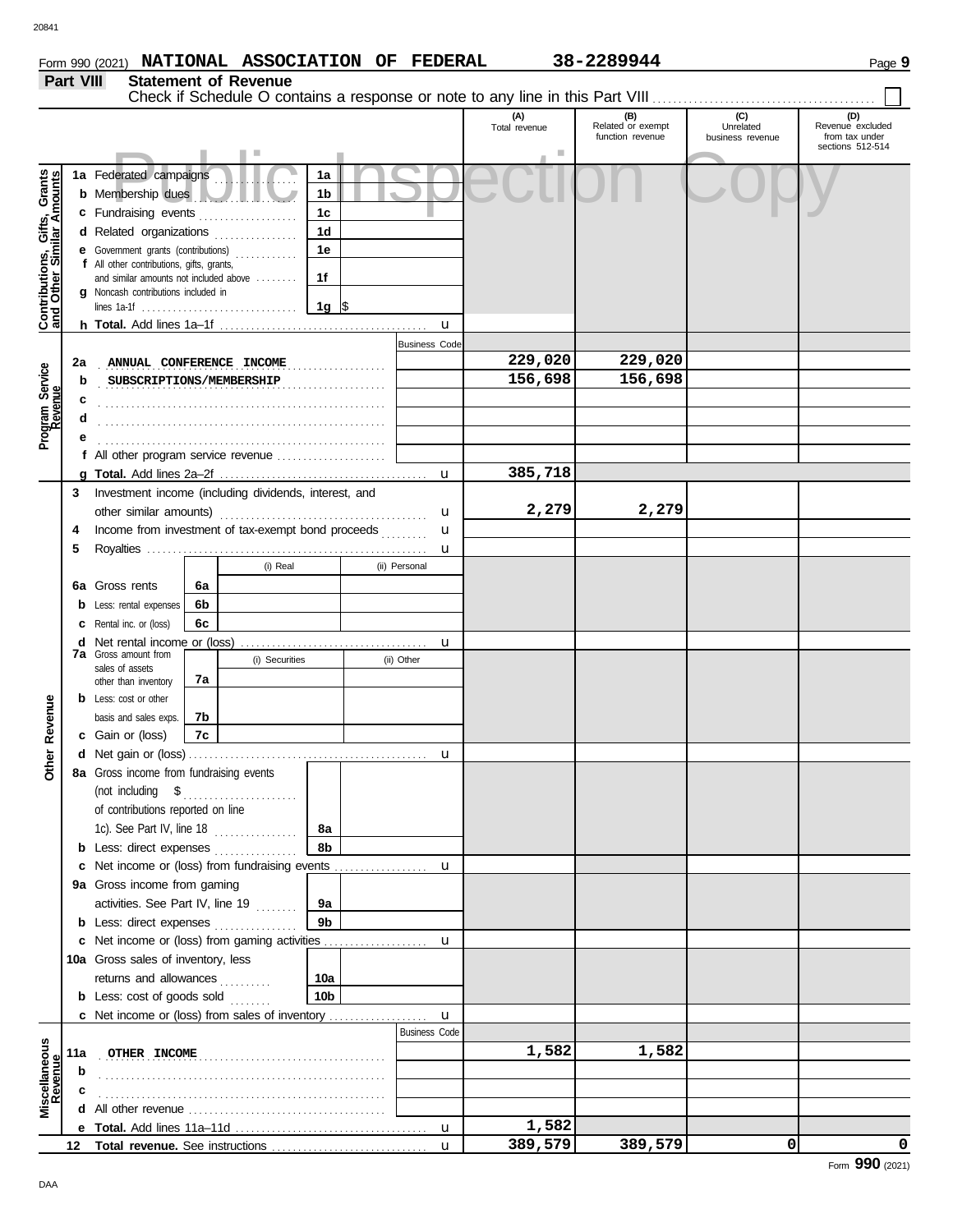#### **Part IX Statement of Functional Expenses Form 990 (2021) NATIONAL ASSOCIATION OF FEDERAL 38-2289944** Page 10

|             | Section 501(c)(3) and 501(c)(4) organizations must complete all columns. All other organizations must complete column (A).<br>Check if Schedule O contains a response or note to any line in this Part IX |                       |                                    |                                           | Ixl                            |
|-------------|-----------------------------------------------------------------------------------------------------------------------------------------------------------------------------------------------------------|-----------------------|------------------------------------|-------------------------------------------|--------------------------------|
|             | Do not include amounts reported on lines 6b, 7b,<br>8b, 9b, and 10b of Part VIII.                                                                                                                         | (A)<br>Total expenses | (B)<br>Program service<br>expenses | (C)<br>Management and<br>general expenses | (D)<br>Fundraising<br>expenses |
| $\mathbf 1$ | Grants and other assistance to domestic organizations<br>and domestic governments. See Part IV, line 21                                                                                                   |                       |                                    |                                           |                                |
| 2           | Grants and other assistance to domestic                                                                                                                                                                   |                       |                                    |                                           |                                |
| 3           | Grants and other assistance to foreign                                                                                                                                                                    |                       |                                    |                                           |                                |
|             | organizations, foreign governments, and                                                                                                                                                                   |                       |                                    |                                           |                                |
|             | foreign individuals. See Part IV, lines 15 and 16                                                                                                                                                         |                       |                                    |                                           |                                |
| 4           | Benefits paid to or for members                                                                                                                                                                           |                       |                                    |                                           |                                |
| 5           | Compensation of current officers, directors,                                                                                                                                                              |                       |                                    |                                           |                                |
|             | trustees, and key employees                                                                                                                                                                               | 2,700                 |                                    | 2,700                                     |                                |
| 6           | Compensation not included above to disqualified<br>persons (as defined under section 4958(f)(1)) and                                                                                                      |                       |                                    |                                           |                                |
|             | persons described in section 4958(c)(3)(B)                                                                                                                                                                |                       |                                    |                                           |                                |
| 7           |                                                                                                                                                                                                           |                       |                                    |                                           |                                |
| 8           | Pension plan accruals and contributions (include                                                                                                                                                          |                       |                                    |                                           |                                |
|             | section 401(k) and 403(b) employer contributions)                                                                                                                                                         |                       |                                    |                                           |                                |
| 9           | Other employee benefits                                                                                                                                                                                   |                       |                                    |                                           |                                |
| 10          |                                                                                                                                                                                                           |                       |                                    |                                           |                                |
| 11          | Fees for services (nonemployees):<br>а                                                                                                                                                                    |                       |                                    |                                           |                                |
|             | b                                                                                                                                                                                                         |                       |                                    |                                           |                                |
|             | c                                                                                                                                                                                                         | 1,490                 | 387                                | 1,103                                     |                                |
|             | Lobbying<br>d                                                                                                                                                                                             |                       |                                    |                                           |                                |
|             | Professional fundraising services. See Part IV, line 17<br>е                                                                                                                                              |                       |                                    |                                           |                                |
|             | Investment management fees<br>f                                                                                                                                                                           |                       |                                    |                                           |                                |
|             | Other. (If line 11g amount exceeds 10% of line 25, column<br>a                                                                                                                                            | 72,661                | 72,533                             | 128                                       |                                |
| 12          | (A) amount, list line 11g expenses on Schedule O.)<br>Advertising and promotion                                                                                                                           | 3,346                 | 3,346                              |                                           |                                |
| 13          |                                                                                                                                                                                                           | $\overline{225}$      | 171                                | 54                                        |                                |
| 14          |                                                                                                                                                                                                           |                       |                                    |                                           |                                |
| 15          |                                                                                                                                                                                                           |                       |                                    |                                           |                                |
| 16          |                                                                                                                                                                                                           |                       |                                    |                                           |                                |
| 17          | $\begin{minipage}{0.5\textwidth} \centering \begin{tabular}{@{}c@{}} \textbf{True} & \textbf{True} \\ \textbf{True} & \textbf{True} \\ \textbf{True} & \textbf{True} \\ \end{tabular} \end{minipage}$     |                       |                                    |                                           |                                |
| 18          | Payments of travel or entertainment expenses<br>for any federal, state, or local public officials                                                                                                         |                       |                                    |                                           |                                |
| 19          | Conferences, conventions, and meetings                                                                                                                                                                    |                       |                                    |                                           |                                |
| 20          | Interest                                                                                                                                                                                                  |                       |                                    |                                           |                                |
| 21          | Payments to affiliates                                                                                                                                                                                    |                       |                                    |                                           |                                |
| 22          | Depreciation, depletion, and amortization                                                                                                                                                                 |                       |                                    |                                           |                                |
| 23          | Insurance                                                                                                                                                                                                 | 2,562                 | 2,203                              | 359                                       |                                |
| 24          | Other expenses. Itemize expenses not covered                                                                                                                                                              |                       |                                    |                                           |                                |
|             | above (List miscellaneous expenses on line 24e. If<br>line 24e amount exceeds 10% of line 25, column                                                                                                      |                       |                                    |                                           |                                |
|             | (A) amount, list line 24e expenses on Schedule O.)                                                                                                                                                        |                       |                                    |                                           |                                |
|             | ANNUAL CONFERENCE<br>а                                                                                                                                                                                    | 33,253                | 33,253                             |                                           |                                |
|             | <b>INSTITUTES</b><br>b                                                                                                                                                                                    | 20,901                | 20,901                             |                                           |                                |
|             | <b>WEBINARS</b><br>c                                                                                                                                                                                      | 18,530                | $\overline{18}$ , 530              |                                           |                                |
|             | <b>NEWSLETTER</b><br>d                                                                                                                                                                                    | 18,070                | 18,070                             |                                           |                                |
|             | All other expenses<br>е                                                                                                                                                                                   | 17,629<br>191,367     | 17,629                             | 4,344                                     | 0                              |
| 25<br>26    | Total functional expenses. Add lines 1 through 24e<br>Joint costs. Complete this line only if the                                                                                                         |                       | 187,023                            |                                           |                                |
|             | organization reported in column (B) joint costs<br>from a combined educational campaign and<br>fundraising solicitation. Check here $\mathbf u$<br>if<br>following SOP 98.2 (ASC 958.720)                 |                       |                                    |                                           |                                |

following SOP 98-2 (ASC 958-720) . . . . . . . . . . . . . .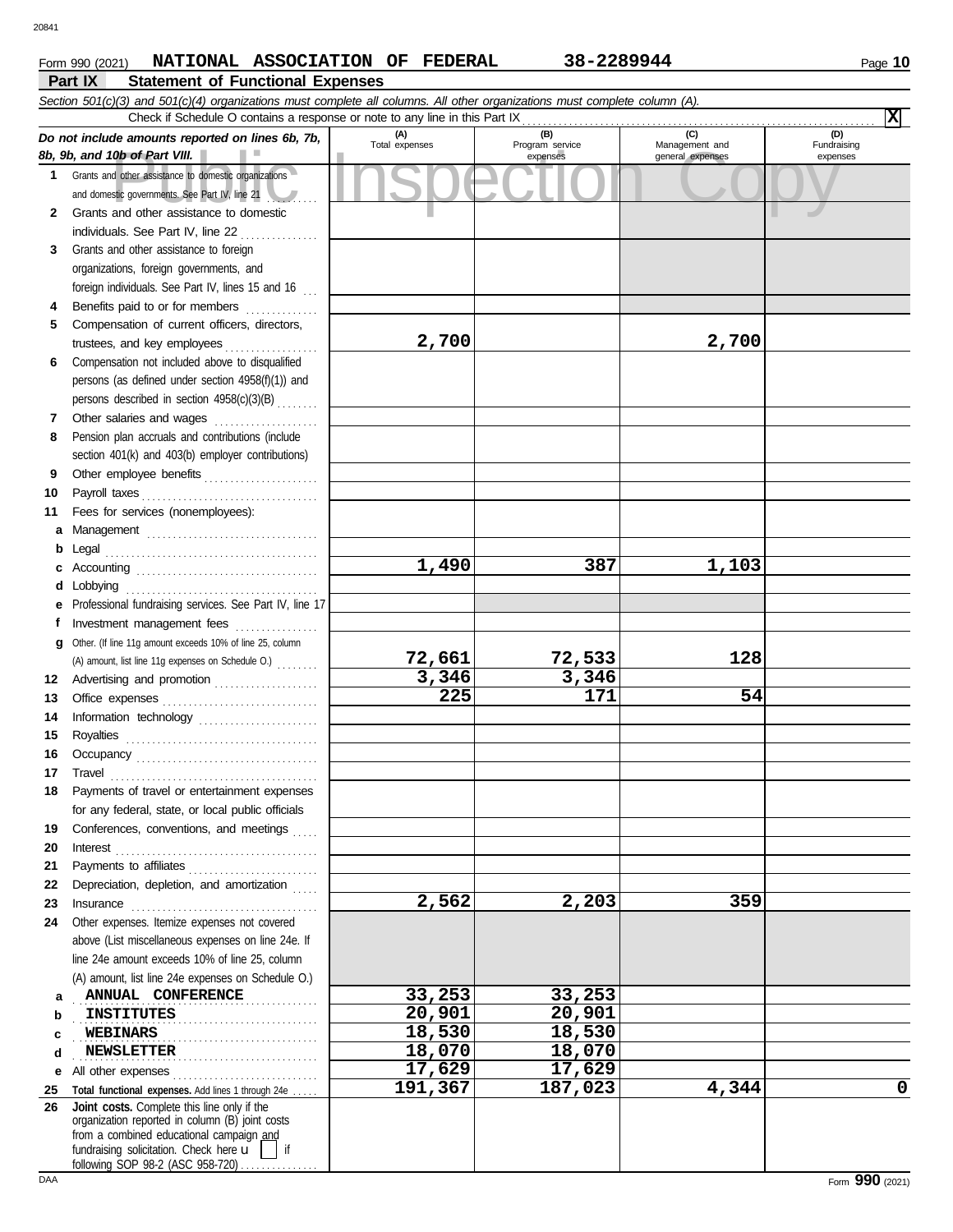#### Form 990 (2021) **NATIONAL ASSOCIATION OF FEDERAL** 38-2289944 Page 11 **NATIONAL ASSOCIATION OF FEDERAL 38-2289944**

|                      | Part X | <b>Balance Sheet</b>                                                                                                                                                                                                          |                                                                  |                   |                |             |  |
|----------------------|--------|-------------------------------------------------------------------------------------------------------------------------------------------------------------------------------------------------------------------------------|------------------------------------------------------------------|-------------------|----------------|-------------|--|
|                      |        | Check if Schedule O contains a response or note to any line in this Part X                                                                                                                                                    |                                                                  |                   |                |             |  |
|                      |        |                                                                                                                                                                                                                               |                                                                  | (A)               |                | (B)         |  |
|                      |        |                                                                                                                                                                                                                               |                                                                  | Beginning of year |                | End of year |  |
|                      | 1      | Cash-non-interest-bearing                                                                                                                                                                                                     |                                                                  | 104,248<br>a.     | 1              | 300,182     |  |
|                      | 2      | Cash—non-interest-bearing<br>Savings and temporary cash investments                                                                                                                                                           |                                                                  | 208,792           | $\sqrt{2}$     | 211,070     |  |
|                      | 3      | Pledges and grants receivable, net <b>with a strategies and grants receivable, net</b>                                                                                                                                        |                                                                  |                   | 3              |             |  |
|                      | 4      | Accounts receivable, net                                                                                                                                                                                                      |                                                                  |                   | 4              |             |  |
|                      | 5      | Loans and other receivables from any current or former officer, director,                                                                                                                                                     |                                                                  |                   |                |             |  |
|                      |        | trustee, key employee, creator or founder, substantial contributor, or 35%                                                                                                                                                    |                                                                  |                   |                |             |  |
|                      |        | controlled entity or family member of any of these persons                                                                                                                                                                    |                                                                  | 5                 |                |             |  |
|                      | 6      | Loans and other receivables from other disqualified persons (as defined                                                                                                                                                       |                                                                  |                   |                |             |  |
|                      |        |                                                                                                                                                                                                                               |                                                                  |                   | 6              |             |  |
| Assets               | 7      |                                                                                                                                                                                                                               |                                                                  |                   | $\overline{7}$ |             |  |
|                      | 8      | Inventories for sale or use                                                                                                                                                                                                   |                                                                  |                   | 8              |             |  |
|                      | 9      | Prepaid expenses and deferred charges                                                                                                                                                                                         |                                                                  |                   | 9              |             |  |
|                      | 10a    | Land, buildings, and equipment: cost or other                                                                                                                                                                                 |                                                                  |                   |                |             |  |
|                      |        | basis. Complete Part VI of Schedule D                                                                                                                                                                                         | 10a                                                              |                   |                |             |  |
|                      | b      | Less: accumulated depreciation                                                                                                                                                                                                | 10 <sub>b</sub>                                                  |                   | 10c            |             |  |
|                      | 11     | Investments-publicly traded securities                                                                                                                                                                                        |                                                                  |                   | 11             |             |  |
|                      | 12     |                                                                                                                                                                                                                               |                                                                  |                   | 12             |             |  |
|                      | 13     |                                                                                                                                                                                                                               |                                                                  |                   | 13             |             |  |
|                      | 14     | Intangible assets                                                                                                                                                                                                             |                                                                  |                   |                |             |  |
|                      | 15     |                                                                                                                                                                                                                               |                                                                  |                   | 15             |             |  |
|                      | 16     |                                                                                                                                                                                                                               |                                                                  | 313,040           | 16             | 511,252     |  |
|                      | 17     |                                                                                                                                                                                                                               |                                                                  |                   | 17             |             |  |
|                      | 18     | Grants payable                                                                                                                                                                                                                |                                                                  | 18                |                |             |  |
|                      | 19     | Deferred revenue                                                                                                                                                                                                              |                                                                  | 19                |                |             |  |
|                      | 20     | Tax-exempt bond liabilities with an according to the liabilities with an according to the set of the set of the set of the set of the set of the set of the set of the set of the set of the set of the set of the set of the |                                                                  | 20                |                |             |  |
|                      | 21     | Escrow or custodial account liability. Complete Part IV of Schedule D                                                                                                                                                         |                                                                  | 21                |                |             |  |
|                      | 22     | Loans and other payables to any current or former officer, director,                                                                                                                                                          |                                                                  |                   |                |             |  |
| Liabilities          |        | trustee, key employee, creator or founder, substantial contrbutor, or 35%                                                                                                                                                     |                                                                  |                   |                |             |  |
|                      |        | controlled entity or family member of any of these persons                                                                                                                                                                    |                                                                  | 22                |                |             |  |
|                      | 23     |                                                                                                                                                                                                                               |                                                                  | 23                |                |             |  |
|                      | 24     | Unsecured notes and loans payable to unrelated third parties                                                                                                                                                                  |                                                                  | 24                |                |             |  |
|                      | 25     | Other liabilities (including federal income tax, payables to related third                                                                                                                                                    |                                                                  |                   |                |             |  |
|                      |        | parties, and other liabilities not included on lines 17-24). Complete Part X                                                                                                                                                  |                                                                  |                   |                |             |  |
|                      |        | of Schedule D                                                                                                                                                                                                                 |                                                                  | 25                |                |             |  |
|                      | 26     |                                                                                                                                                                                                                               |                                                                  | 0                 | 26             | 0           |  |
|                      |        | Organizations that follow FASB ASC 958, check here $\mathbf{u}$ $\overline{X}$                                                                                                                                                |                                                                  |                   |                |             |  |
|                      |        | and complete lines 27, 28, 32, and 33.                                                                                                                                                                                        |                                                                  |                   |                |             |  |
|                      | 27     | Net assets without donor restrictions                                                                                                                                                                                         | 313,040                                                          | 27                | 511,252        |             |  |
|                      | 28     | Net assets with donor restrictions                                                                                                                                                                                            |                                                                  | 28                |                |             |  |
| <b>Fund Balances</b> |        | Organizations that do not follow FASB ASC 958, check here u                                                                                                                                                                   |                                                                  |                   |                |             |  |
|                      |        | and complete lines 29 through 33.                                                                                                                                                                                             |                                                                  |                   |                |             |  |
| ŏ                    | 29     | Capital stock or trust principal, or current funds                                                                                                                                                                            |                                                                  |                   | 29             |             |  |
|                      | 30     |                                                                                                                                                                                                                               |                                                                  | 30                |                |             |  |
|                      | 31     |                                                                                                                                                                                                                               | Retained earnings, endowment, accumulated income, or other funds |                   |                |             |  |
| <b>Net Assets</b>    | 32     | Total net assets or fund balances                                                                                                                                                                                             |                                                                  | 313,040           | 32             | 511,252     |  |
|                      | 33     |                                                                                                                                                                                                                               | 313,040                                                          | 33                | 511,252        |             |  |

Form **990** (2021)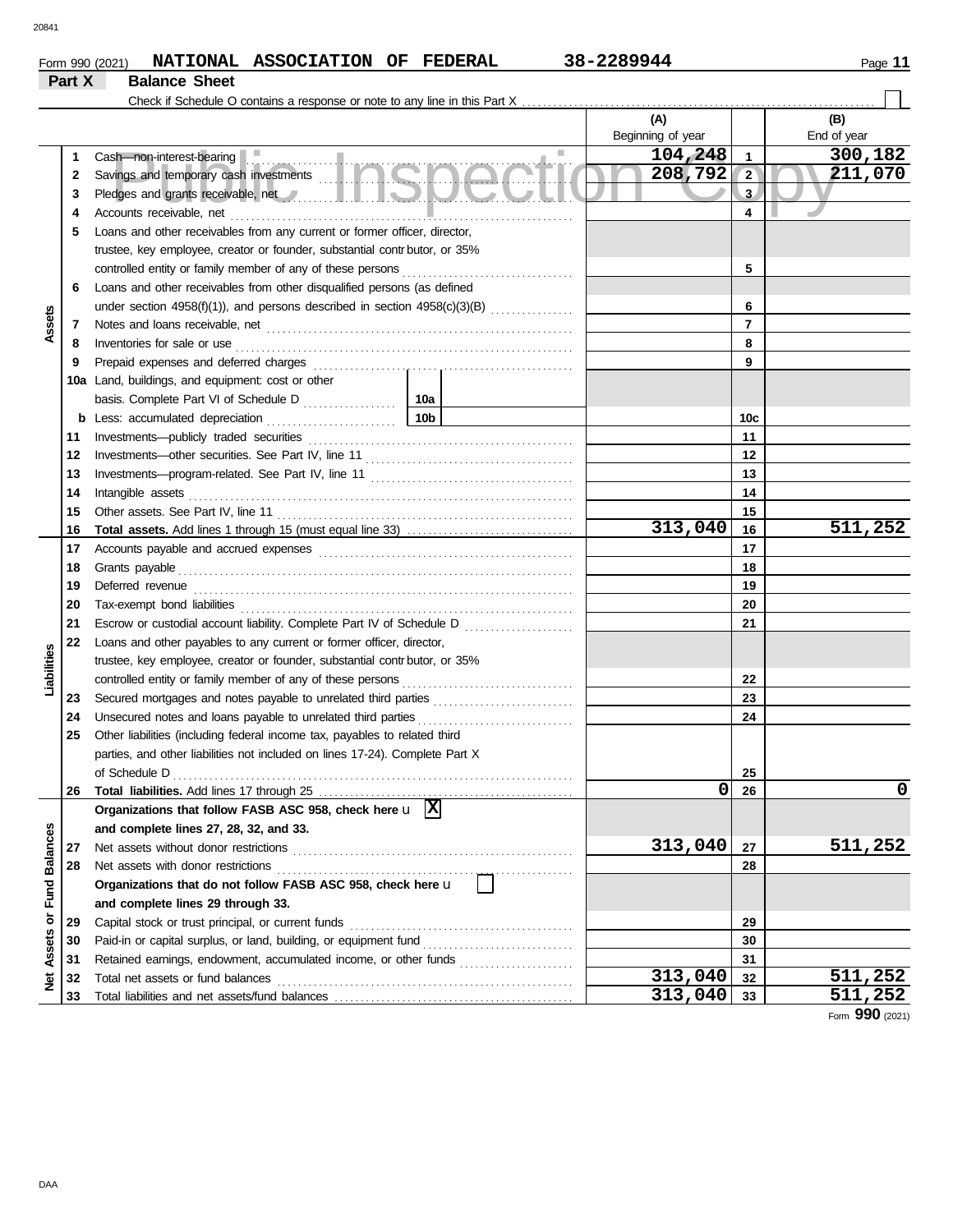| 38-2289944<br>Form 990 (2021) NATIONAL ASSOCIATION OF FEDERAL |                                                                                                                                                 |                |         |                |            | Page 12  |
|---------------------------------------------------------------|-------------------------------------------------------------------------------------------------------------------------------------------------|----------------|---------|----------------|------------|----------|
| Part XI<br><b>Reconciliation of Net Assets</b>                |                                                                                                                                                 |                |         |                |            |          |
|                                                               |                                                                                                                                                 |                |         |                |            |          |
| 1                                                             |                                                                                                                                                 |                |         |                |            | 389, 579 |
| 2                                                             |                                                                                                                                                 | $\overline{2}$ | 191,367 |                |            |          |
| 3                                                             |                                                                                                                                                 | 3              |         |                |            | 198,212  |
| 4                                                             | Revenue less expenses. Subtract line 2 from line 1<br>Net assets or fund balances at beginning of year (must equal Part X, line 32, column (A)) | 4              |         |                |            | 313,040  |
| 5                                                             |                                                                                                                                                 | 5              |         |                |            |          |
| 6                                                             |                                                                                                                                                 | 6              |         |                |            |          |
| 7                                                             | Investment expenses                                                                                                                             | $\overline{7}$ |         |                |            |          |
| 8                                                             | Prior period adjustments                                                                                                                        | 8              |         |                |            |          |
| 9                                                             | Other changes in net assets or fund balances (explain on Schedule O)                                                                            | 9              |         |                |            |          |
| 10                                                            | Net assets or fund balances at end of year. Combine lines 3 through 9 (must equal Part X, line                                                  |                |         |                |            |          |
|                                                               |                                                                                                                                                 | 10             |         |                |            | 511,252  |
|                                                               | <b>Financial Statements and Reporting</b><br>Part XII                                                                                           |                |         |                |            |          |
|                                                               |                                                                                                                                                 |                |         |                |            |          |
|                                                               |                                                                                                                                                 |                |         |                | <b>Yes</b> | No       |
| 1.                                                            | $ \mathbf{x} $<br>Cash<br>Accounting method used to prepare the Form 990:<br>Other<br>Accrual                                                   |                |         |                |            |          |
|                                                               | If the organization changed its method of accounting from a prior year or checked "Other," explain on                                           |                |         |                |            |          |
|                                                               | Schedule O.                                                                                                                                     |                |         |                |            |          |
|                                                               | 2a Were the organization's financial statements compiled or reviewed by an independent accountant?                                              |                |         |                |            | х        |
|                                                               | If "Yes," check a box below to indicate whether the financial statements for the year were compiled or                                          |                |         |                |            |          |
|                                                               | reviewed on a separate basis, consolidated basis, or both:                                                                                      |                |         |                |            |          |
|                                                               | Consolidated basis<br>Separate basis<br>Both consolidated and separate basis                                                                    |                |         |                |            |          |
|                                                               | <b>b</b> Were the organization's financial statements audited by an independent accountant?                                                     |                |         |                |            | x        |
|                                                               | If "Yes," check a box below to indicate whether the financial statements for the year were audited on a                                         |                |         |                |            |          |
|                                                               | separate basis, consolidated basis, or both:                                                                                                    |                |         |                |            |          |
|                                                               | Consolidated basis<br>Both consolidated and separate basis<br>Separate basis                                                                    |                |         |                |            |          |
|                                                               | c If "Yes" to line 2a or 2b, does the organization have a committee that assumes responsibility for oversight of                                |                |         |                |            |          |
|                                                               | the audit, review, or compilation of its financial statements and selection of an independent accountant?                                       |                |         | 2c             |            |          |
|                                                               | If the organization changed either its oversight process or selection process during the tax year, explain on                                   |                |         |                |            |          |
|                                                               | Schedule O.                                                                                                                                     |                |         |                |            |          |
|                                                               | 3a As a result of a federal award, was the organization required to undergo an audit or audits as set forth in the                              |                |         |                |            |          |
|                                                               | Single Audit Act and OMB Circular A-133?                                                                                                        |                |         |                |            |          |
|                                                               | <b>b</b> If "Yes," did the organization undergo the required audit or audits? If the organization did not undergo the                           |                |         |                |            |          |
|                                                               | required audit or audits, explain why on Schedule O and describe any steps taken to undergo such audits                                         |                |         | 3 <sub>b</sub> |            |          |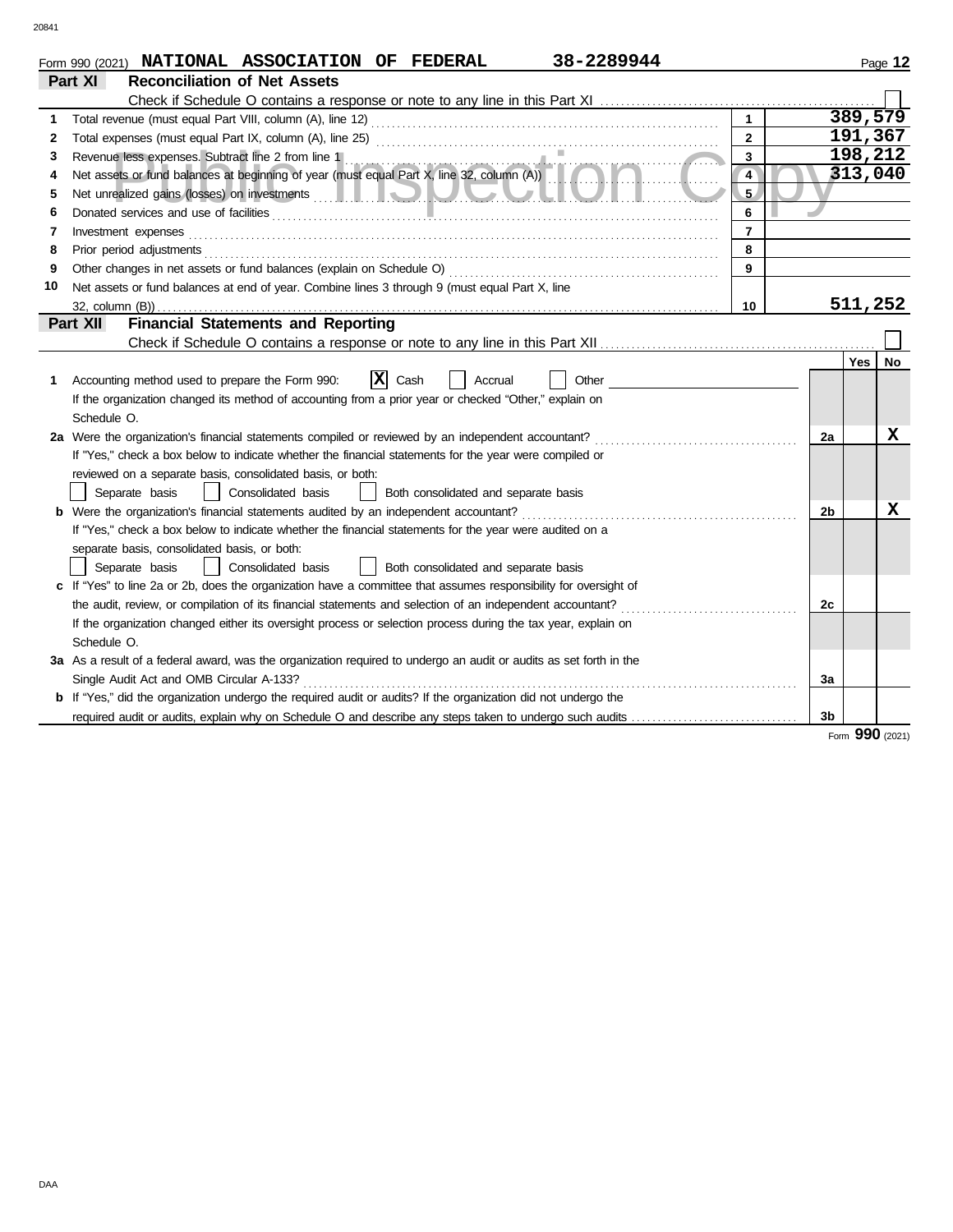| <b>SCHEDULE O</b><br>(Form 990)<br>Department of the Treasury<br>Internal Revenue Service<br>Name of he organization | Supplemental Information to Form 990 or 990-EZ<br>Complete to provide information for responses to specific questions on<br>Form 990 or 990-EZ or to provide any additional information.<br>u Attach to Form 990 or Form 990-EZ.<br><b>u</b> Go to www.irs.gov/Form990 for the latest information.<br>٠<br><b>Employer identification number</b><br><b>NATIONAL</b><br>ASSOCIATION OF FEDERAL<br><b>ADMINISTRATORS</b><br>38-2289944<br><b>EDUCATION</b><br><b>PROGRAM</b> | OMB No. 1545-0047<br>2021<br>Open to Public<br><b>Inspection</b> |
|----------------------------------------------------------------------------------------------------------------------|----------------------------------------------------------------------------------------------------------------------------------------------------------------------------------------------------------------------------------------------------------------------------------------------------------------------------------------------------------------------------------------------------------------------------------------------------------------------------|------------------------------------------------------------------|
| FORM 990                                                                                                             | ORGANIZATION'S MISSION                                                                                                                                                                                                                                                                                                                                                                                                                                                     |                                                                  |
| ENHANCE<br>ı.<br>TO                                                                                                  | <b>EFFECTIVENESS</b><br>OF<br><b>EDUCATORS</b><br>BY.<br>FACILITATING COMMUNICATIONS<br>THE                                                                                                                                                                                                                                                                                                                                                                                |                                                                  |
| AND<br><b>PROVIDING</b>                                                                                              | A FORUM<br><b>DISSEMINATE</b><br>TО<br><b>PERTINENT</b><br><b>INFORMATION</b><br><b>THAT</b>                                                                                                                                                                                                                                                                                                                                                                               | <b>ENCOURAGES</b>                                                |
| <b>MEMBERS</b><br>TO .                                                                                               | <b>DISCUSS</b><br>AND<br><b>TAKE</b><br><b>ACTION</b><br>ON<br><b>MATTERS</b><br>OF<br>COMMON<br>CONCERN.                                                                                                                                                                                                                                                                                                                                                                  |                                                                  |
| 2.<br>TО                                                                                                             | INFORM AND<br><b>CONCERNING</b><br><b>EDUCATE</b><br>MEMBERS<br>OF<br><b>NAFEPA</b><br>-THE                                                                                                                                                                                                                                                                                                                                                                                | <b>IMPLEMENTATION</b>                                            |
| AND<br><b>EVALUATION</b>                                                                                             | EDUCATION PROGRAMS.<br>OF<br><b>FEDERAL</b><br>AND<br><b>STATE</b>                                                                                                                                                                                                                                                                                                                                                                                                         |                                                                  |
| <b>PROVIDE</b><br>з.<br>TO                                                                                           | MEMBERS<br>AND<br><b>STATE</b><br><b>AFFILIATES</b><br>PROFESSIONAL DEVELOPMENT<br>WITH                                                                                                                                                                                                                                                                                                                                                                                    |                                                                  |
| AND<br>AID<br>ΙN                                                                                                     | DISSEMINATION OF<br><b>DEVELOPMENT</b><br><b>AND</b><br>EFFECTIVE AND<br>THE                                                                                                                                                                                                                                                                                                                                                                                               | <b>EFFICIENT</b>                                                 |
| FEDERAL AND                                                                                                          | <b>STATE</b><br>EDUCATION PROGRAMS.                                                                                                                                                                                                                                                                                                                                                                                                                                        |                                                                  |
| 42 VOLUNTEERS<br>THE<br>PROGRAM.<br>THE                                                                              | ARE<br>THE<br><b>STATE</b><br><b>REPRESENTATIVES</b><br>THAT<br>VOLUNTEER TO HELP WITH                                                                                                                                                                                                                                                                                                                                                                                     |                                                                  |
|                                                                                                                      | FORM 990, PART VI, LINE 11B - ORGANIZATION'S PROCESS TO REVIEW FORM 990                                                                                                                                                                                                                                                                                                                                                                                                    |                                                                  |
|                                                                                                                      | THE DRAFT OF THE REPORT IS PUT ON WEBSITE, AND CHECKED BY ALL BOARD                                                                                                                                                                                                                                                                                                                                                                                                        |                                                                  |
|                                                                                                                      | MEMBERS, AND A STATEMENT IS SENT TO TREASURER THAT IT IS OK TO EFILE. AT A                                                                                                                                                                                                                                                                                                                                                                                                 |                                                                  |
|                                                                                                                      | REGULARLY SCHEDULED BOARD MEETING, THE APPROVAL OF THE 990 TAX RETURN IS ON                                                                                                                                                                                                                                                                                                                                                                                                |                                                                  |
|                                                                                                                      | AGENDA, AND FORMALLY APPROVED.                                                                                                                                                                                                                                                                                                                                                                                                                                             |                                                                  |
|                                                                                                                      | FORM 990, PART VI, LINE 12C - ENFORCEMENT OF CONFLICTS POLICY                                                                                                                                                                                                                                                                                                                                                                                                              |                                                                  |
|                                                                                                                      | BOARD COMMITTEE REVIEWS IF A CONFLICT OF INTEREST QUESTION ARISES.                                                                                                                                                                                                                                                                                                                                                                                                         |                                                                  |
|                                                                                                                      | FORM 990, PART VI, LINE 19 - GOVERNING DOCUMENTS DISCLOSURE EXPLANATION                                                                                                                                                                                                                                                                                                                                                                                                    |                                                                  |
|                                                                                                                      | ALL DOCUMENTATION IS PLACED ON THE ORGANIZATIONS WEBSITE AND IS AVAILABLE                                                                                                                                                                                                                                                                                                                                                                                                  |                                                                  |

20841